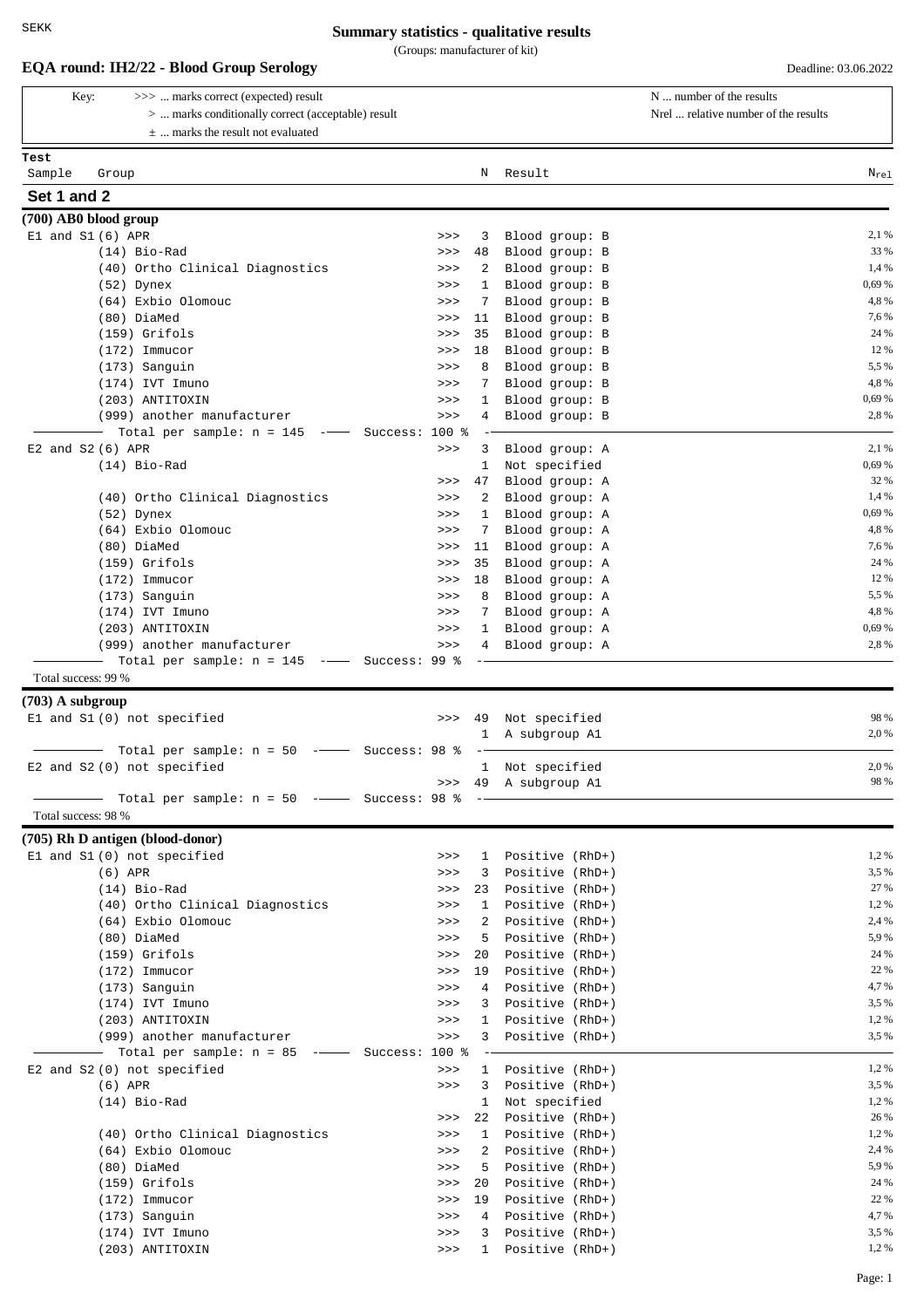(Groups: manufacturer of kit)

| Deadline: 03.06.202 |  |
|---------------------|--|

|                     | EQA round: IH2/22 - Blood Group Serology        |                |                      |                                    | Deadline: 03.06.2022 |
|---------------------|-------------------------------------------------|----------------|----------------------|------------------------------------|----------------------|
| Test                |                                                 |                |                      |                                    |                      |
| Sample              | Group                                           |                |                      | N Result                           | $N_{\rm rel}$        |
|                     |                                                 |                |                      |                                    |                      |
|                     | E2 and S2 (999) another manufacturer            | >>             |                      | Positive (RhD+)<br>3               | 3,5 %                |
| Total success: 99 % |                                                 |                |                      |                                    |                      |
|                     | (709) Rh D antigen (recipient)                  |                |                      |                                    |                      |
|                     | $E1$ and $S1(6)$ APR                            | >>             | 3                    | Positive (RhD+)                    | 2,2 %                |
|                     | $(14)$ Bio-Rad                                  | >>             | 44                   | Positive (RhD+)                    | 33 %                 |
|                     | (40) Ortho Clinical Diagnostics                 | >>             | 2                    | Positive (RhD+)                    | 1,5 %                |
|                     | (50) Merck                                      | >>             | 1                    | Positive (RhD+)                    | 0,75 %               |
|                     | $(52)$ Dynex                                    | >>             | 2                    | Positive (RhD+)                    | 1,5 %                |
|                     | (64) Exbio Olomouc                              | >>             | 5                    | Positive (RhD+)                    | 3,7%                 |
|                     | (80) DiaMed                                     | >>             | 9                    | Positive (RhD+)                    | 6,7%                 |
|                     | $(159)$ Grifols                                 | >>             | 34                   | Positive (RhD+)                    | 25 %                 |
|                     | $(172)$ Immucor                                 | >>             | 18                   | Positive (RhD+)                    | 13 %                 |
|                     | (173) Sanguin                                   | >>             | 5                    | Positive (RhD+)                    | 3,7%<br>4,5 %        |
|                     | (174) IVT Imuno<br>(203) ANTITOXIN              | >><br>>>       | 6<br>1               | Positive (RhD+)<br>Positive (RhD+) | 0,75 %               |
|                     | (999) another manufacturer                      | >>             | 4                    | Positive (RhD+)                    | 3,0%                 |
|                     | Total per sample: $n = 134$ -- Success: 100 %   |                |                      |                                    |                      |
|                     | E2 and S2 (6) APR                               | >>             | 3                    | Positive (RhD+)                    | 2,2 %                |
|                     | $(14)$ Bio-Rad                                  |                | 1                    | Not specified                      | 0,75 %               |
|                     |                                                 | >>             | 43                   | Positive (RhD+)                    | 32 %                 |
|                     | (40) Ortho Clinical Diagnostics                 | >>             | 2                    | Positive (RhD+)                    | 1,5 %                |
|                     | (50) Merck                                      | >>             | 1                    | Positive (RhD+)                    | 0,75 %               |
|                     | $(52)$ Dynex                                    | >>             | 2                    | Positive (RhD+)                    | 1,5 %                |
|                     | (64) Exbio Olomouc                              | >>             | 5                    | Positive (RhD+)                    | 3,7 %                |
|                     | (80) DiaMed                                     | >>             | 9                    | Positive (RhD+)                    | 6,7%                 |
|                     | $(159)$ Grifols<br>$(172)$ Immucor              | >><br>>>       | 34<br>18             | Positive (RhD+)<br>Positive (RhD+) | 25 %<br>13 %         |
|                     | (173) Sanguin                                   | >>             | 5                    | Positive (RhD+)                    | 3,7 %                |
|                     | $(174)$ IVT Imuno                               | >>             | 6                    | Positive (RhD+)                    | 4,5 %                |
|                     | (203) ANTITOXIN                                 | >>             | 1                    | Positive (RhD+)                    | 0,75 %               |
|                     | (999) another manufacturer                      | >>             | 4                    | Positive (RhD+)                    | 3,0%                 |
|                     | Total per sample: $n = 134$ -- Success: 99 %    |                |                      |                                    |                      |
| Total success: 99 % |                                                 |                |                      |                                    |                      |
| $(715)$ Antigen C   |                                                 |                |                      |                                    |                      |
|                     | $E1$ and $S1(6)$ APR                            | >>             | 1                    | Positive                           | 1,4 %                |
|                     | (14) Bio-Rad                                    | >>             | 29                   | Positive                           | 40 %                 |
|                     | (50) Merck                                      | $>>>$          | 1                    | Positive                           | 1,4 %                |
|                     | (64) Exbio Olomouc                              | >>             | 1                    | Positive                           | 1,4 %                |
|                     | (80) DiaMed                                     | $>>>$          | 4                    | Positive                           | 5,5 %                |
|                     | $(159)$ Grifols<br>$(172)$ Immucor              | $>>>$<br>$>>>$ | 18<br>13             | Positive<br>Positive               | 25 %<br>18 %         |
|                     | $(173)$ Sanguin                                 | $>>>$          | 2                    | Positive                           | 2,7%                 |
|                     | (174) IVT Imuno                                 | $>>>$          | 1                    | Positive                           | 1,4 %                |
|                     | (203) ANTITOXIN                                 | $>>>$          | $\mathbf{2}$         | Positive                           | 2,7 %                |
|                     | (999) another manufacturer                      | >>             | $\mathbf{1}$         | Positive                           | 1,4 %                |
|                     | - Total per sample: $n = 73$ --- Success: 100 % |                |                      |                                    |                      |
|                     | E2 and S2 (6) APR                               | $>>>$          | 1                    | Positive                           | 1,4 %                |
|                     | $(14)$ Bio-Rad                                  |                | $\mathbf{1}$         | Not specified                      | 1,4 %                |
|                     |                                                 | $>>>$          | 28                   | Positive                           | 38 %                 |
|                     | (50) Merck                                      | $>>>$          | $\mathbf{1}$         | Positive                           | 1,4 %                |
|                     | (64) Exbio Olomouc                              | $>>>$          | 1                    | Positive                           | 1,4 %                |
|                     | (80) DiaMed<br>$(159)$ Grifols                  | $>>>$<br>$>>>$ | $\overline{4}$<br>18 | Positive<br>Positive               | 5,5 %<br>25 %        |
|                     | $(172)$ Immucor                                 | $>>>$          |                      | 13 Positive                        | 18 %                 |
|                     | (173) Sanguin                                   | >>             |                      | 2 Positive                         | 2,7 %                |
|                     | (174) IVT Imuno                                 | $>>>$          |                      | 1 Positive                         | 1,4 %                |
|                     | (203) ANTITOXIN                                 | $>>>$          |                      | 2 Positive                         | 2,7%                 |
|                     | (999) another manufacturer                      | $>>>$          |                      | 1 Positive                         | 1,4 %                |
|                     | Total per sample: $n = 73$ -- Success: 99 %     |                |                      |                                    |                      |
| Total success: 99 % |                                                 |                |                      |                                    |                      |
| $(716)$ Antigen c   |                                                 |                |                      |                                    |                      |
|                     | El and S1 (6) APR                               | $>>>$          | 1                    | Negative                           | 1,4 %                |
|                     | $(14)$ Bio-Rad                                  | $>>>$          | 29                   | Negative                           | 40 %                 |
|                     | (50) Merck                                      | $>>>$          |                      | 1 Negative                         | 1,4 %                |

(64) Exbio Olomouc >>> 1 Negative 1,4 % >>> 4 Negative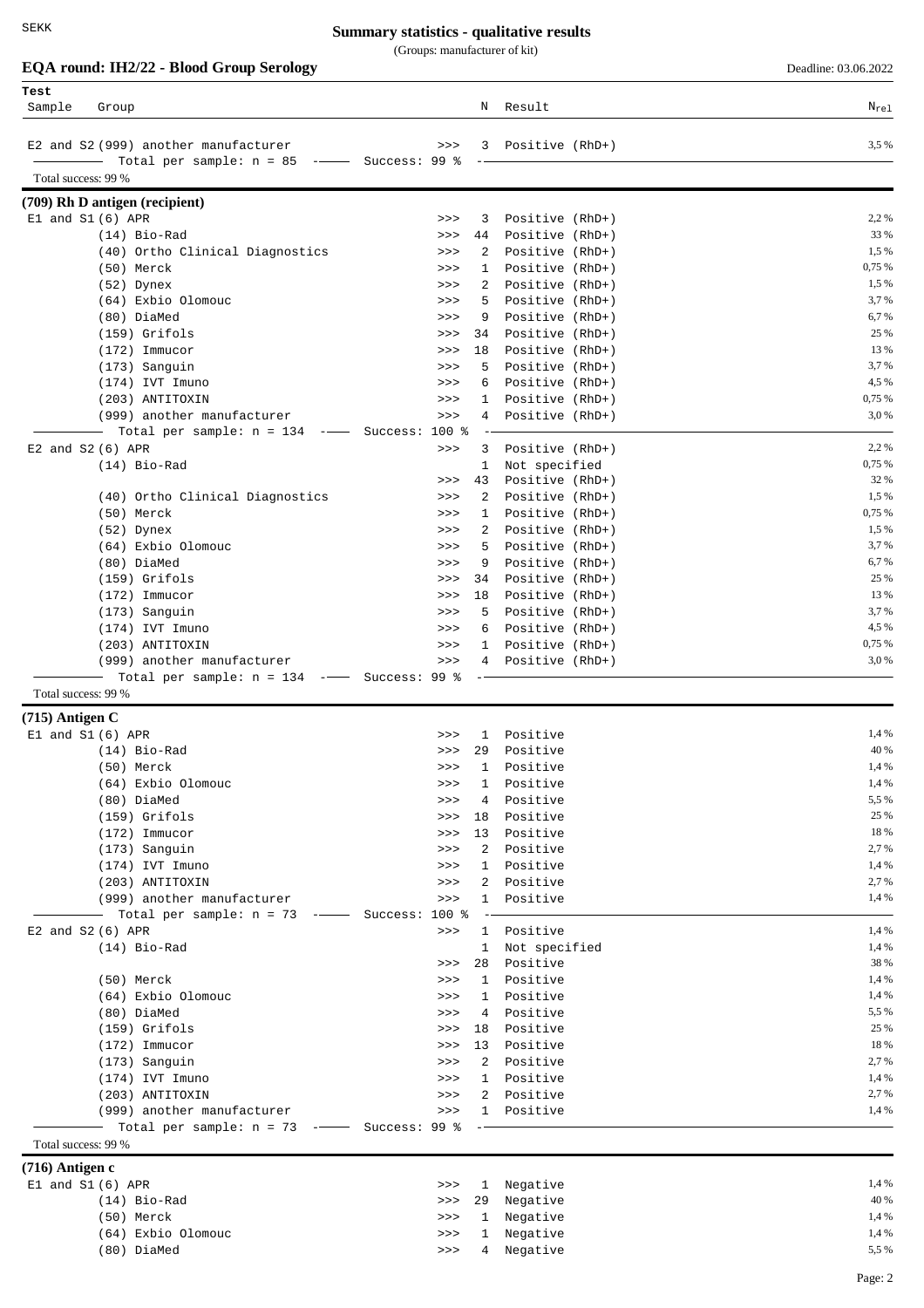#### **Summary statistics - qualitative results**

(Groups: manufacturer of kit)

|                     | EQA round: IH2/22 - Blood Group Serology                                 |                         |                      | Deadline: 03.06.2022 |
|---------------------|--------------------------------------------------------------------------|-------------------------|----------------------|----------------------|
| Test                |                                                                          |                         |                      |                      |
| Sample              | Group                                                                    | Ν                       | Result               | $N_{\rm rel}$        |
|                     |                                                                          |                         |                      |                      |
|                     | El and S1 (159) Grifols                                                  | 18<br>>>                | Negative             | 25 %                 |
|                     | $(172)$ Immucor                                                          | 13<br>>>                | Negative             | 18 %                 |
|                     | (173) Sanguin                                                            | 2<br>>>                 | Negative             | 2,7 %                |
|                     | $(174)$ IVT Imuno                                                        | 1<br>>>>                | Negative             | 1,4 %                |
|                     | (203) ANTITOXIN                                                          | 2<br>>>                 | Negative             | 2,7%                 |
|                     | (999) another manufacturer                                               | 1<br>>>                 | Negative             | 1,4 %                |
|                     | Total per sample: $n = 73$<br>$\qquad \qquad -$                          | Success: 100 %          |                      |                      |
|                     | $E2$ and $S2(6)$ APR                                                     | >><br>1                 | Positive             | 1,4 %                |
|                     | $(14)$ Bio-Rad                                                           | 1                       | Not specified        | 1,4 %                |
|                     |                                                                          | 28<br>>>                | Positive             | 38 %                 |
|                     | (50) Merck                                                               | 1<br>>>                 | Positive             | 1,4 %                |
|                     | (64) Exbio Olomouc                                                       | 1<br>>>                 | Positive             | 1,4 %                |
|                     | (80) DiaMed                                                              | 4<br>>>                 | Positive             | 5,5 %                |
|                     | $(159)$ Grifols                                                          | 18<br>>>                | Positive             | 25 %                 |
|                     | $(172)$ Immucor                                                          | 13<br>>>                | Positive             | 18 %                 |
|                     | (173) Sanguin                                                            | 2<br>>>                 | Positive             | 2,7 %                |
|                     | $(174)$ IVT Imuno                                                        | >><br>1                 | Positive             | 1,4 %                |
|                     | (203) ANTITOXIN                                                          | 2<br>>>                 | Positive             | 2,7%                 |
|                     | (999) another manufacturer                                               | >><br>1                 | Positive             | 1,4 %                |
| Total success: 99 % | Total per sample: $n = 73$ -- Success: 99 %                              |                         |                      |                      |
|                     |                                                                          |                         |                      |                      |
| (717) Antigen Cw    |                                                                          |                         |                      | 1,7%                 |
|                     | $E1$ and $S1(6)$ APR                                                     | >><br>1                 | Negative             | 32 %                 |
|                     | $(14)$ Bio-Rad                                                           | 19<br>>>>               | Negative             | 1,7 %                |
|                     | (50) Merck<br>(52) Dynex                                                 | 1<br>>>><br>1           | Negative             | 1,7 %                |
|                     | (64) Exbio Olomouc                                                       | >>><br>>><br>1          | Negative<br>Negative | 1,7 %                |
|                     | (80) DiaMed                                                              | >><br>1                 | Negative             | 1,7 %                |
|                     | $(159)$ Grifols                                                          | 18<br>>>                | Negative             | 30 %                 |
|                     | $(172)$ Immucor                                                          | 12<br>>>                | Negative             | 20 %                 |
|                     | (173) Sanguin                                                            | 3<br>>>                 | Negative             | 5,0%                 |
|                     | (174) IVT Imuno                                                          | >><br>1                 | Negative             | 1,7 %                |
|                     | (203) ANTITOXIN                                                          | 2<br>>>                 | Negative             | 3,3%                 |
|                     | Total per sample: $n = 60$                                               | $--$ Success: 100 %     |                      |                      |
|                     | $E2$ and $S2(6)$ APR                                                     | $>>>$<br>1              | Negative             | 1,7%                 |
|                     | $(14)$ Bio-Rad                                                           | 1                       | Not specified        | 1,7 %                |
|                     |                                                                          | 18<br>>>                | Negative             | 30 %                 |
|                     | (50) Merck                                                               | 1<br>>>>                | Negative             | 1,7%                 |
|                     | (52) Dynex                                                               | $\mathbf{1}$<br>>>      | Negative             | 1,7%                 |
|                     | (64) Exbio Olomouc                                                       | >><br>$\mathbf{1}$      | Negative             | 1,7 %                |
|                     | (80) DiaMed                                                              | $>>>$<br>$\mathbf{1}$   | Negative             | 1,7%                 |
|                     | (159) Grifols                                                            | $>>>$<br>18             | Negative             | 30 %                 |
|                     | (172) Immucor                                                            | $>>>$                   | 12 Negative          | 20 %                 |
|                     | (173) Sanguin                                                            | $>>>$<br>3 <sup>7</sup> | Negative             | 5,0%                 |
|                     | (174) IVT Imuno                                                          | $>>>$<br>$\mathbf{1}$   | Negative             | 1,7%                 |
|                     | (203) ANTITOXIN                                                          | $>>>$                   | 2 Negative           | 3,3%                 |
|                     | Total per sample: $n = 60$ -- Success: 98 %<br>$\overline{\phantom{a}}$  |                         |                      |                      |
| Total success: 98 % |                                                                          |                         |                      |                      |
| $(718)$ Antigen E   |                                                                          |                         |                      |                      |
|                     | $E1$ and $S1(6)$ APR                                                     | >>                      | 1 Negative           | 1,4 %                |
|                     | $(14)$ Bio-Rad                                                           | 29<br>$>>>$             | Negative             | 40 %                 |
|                     | (50) Merck                                                               | >>                      | 1 Negative           | 1,4 %                |
|                     | (64) Exbio Olomouc                                                       | >><br>$\mathbf{1}$      | Negative             | 1,4 %                |
|                     | (80) DiaMed                                                              | >>                      | 4 Negative           | 5,5 %                |
|                     | (159) Grifols                                                            | $>>>$<br>18             | Negative             | 25 %                 |
|                     | $(172)$ Immucor                                                          | $>>>$<br>13             | Negative             | 18 %                 |
|                     | (173) Sanguin                                                            | $>>>$<br>2              | Negative             | 2,7%                 |
|                     | (174) IVT Imuno                                                          | $>>>$<br>1              | Negative             | 1,4 %                |
|                     | (203) ANTITOXIN                                                          | $>>>$<br>2              | Negative             | 2,7 %                |
|                     | (999) another manufacturer                                               | $>>>$<br>$\mathbf{1}$   | Negative             | 1,4 %                |
|                     | Total per sample: $n = 73$ -- Success: 100 %<br>$\overline{\phantom{a}}$ |                         |                      |                      |
|                     | E2 and S2 (6) APR                                                        | $>>>$                   | 1 Negative           | 1,4 %                |
|                     | $(14)$ Bio-Rad                                                           |                         | 1 Not specified      | 1,4 %                |
|                     |                                                                          |                         | >>> 28 Negative      | 38 %                 |

(50) Merck >>> 1 Negative 1,4 % (64) Exbio Olomouc >>> 1 Negative 1,4 % (80) DiaMed 5,5% >>> 4 Negative 5,5 %

>>> 28 Negative 38%<br>
>>> 1 Negative 1,4%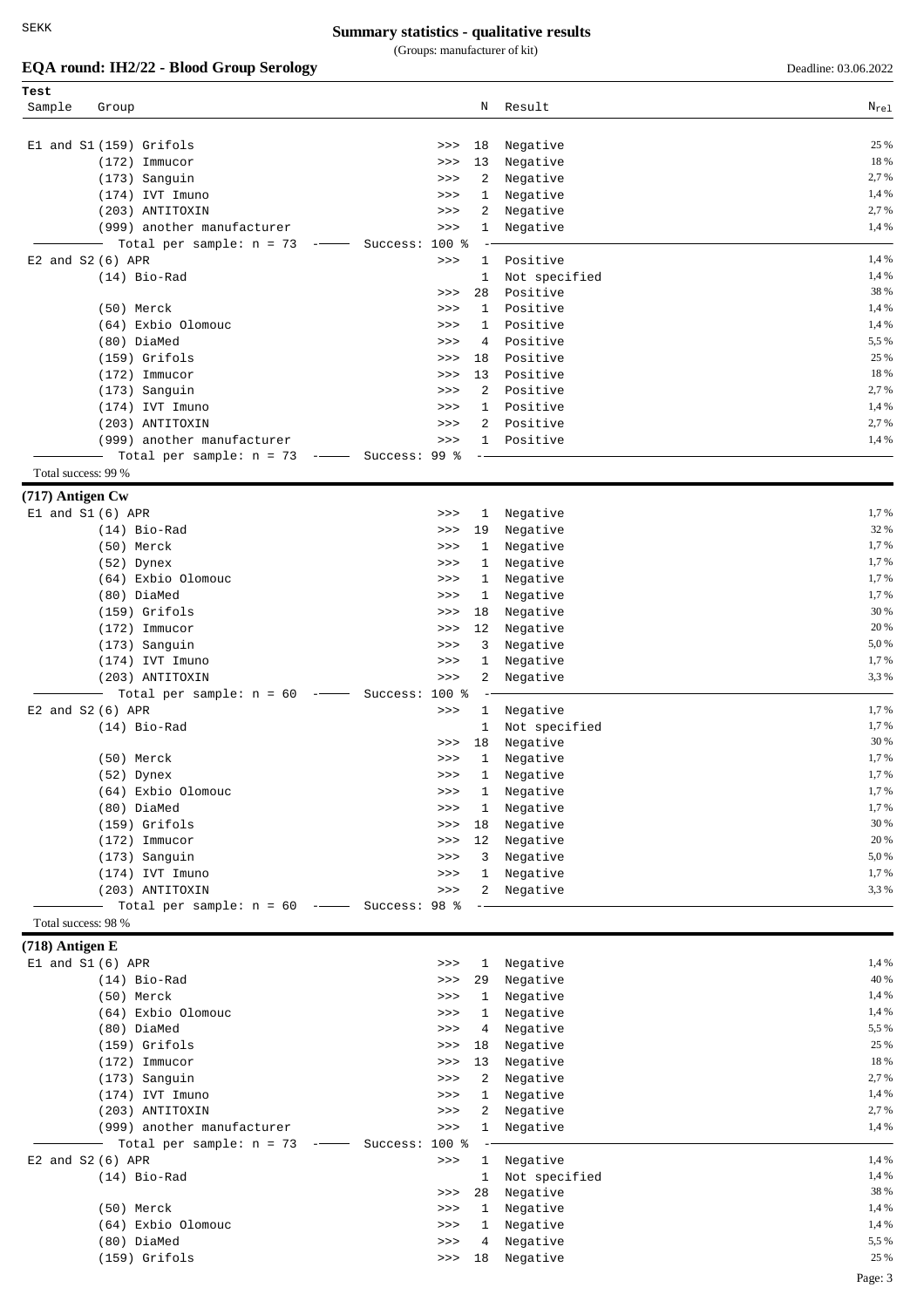(Groups: manufacturer of kit)

|                      | EQA round: IH2/22 - Blood Group Serology                                              |                |                              |                           | Deadline: 03.06.2022 |
|----------------------|---------------------------------------------------------------------------------------|----------------|------------------------------|---------------------------|----------------------|
| Test                 |                                                                                       |                |                              |                           |                      |
| Sample               | Group                                                                                 |                | Ν                            | Result                    | $N_{re1}$            |
|                      | E2 and S2 (172) Immucor                                                               | >>             | 13                           | Negative                  | 18 %                 |
|                      | (173) Sanguin                                                                         | >>             | 2                            | Negative                  | 2,7 %                |
|                      | (174) IVT Imuno                                                                       | >>             | 1                            | Negative                  | 1,4 %                |
|                      | (203) ANTITOXIN                                                                       | >>             | 2                            | Negative                  | 2,7 %                |
|                      | (999) another manufacturer                                                            | >>             | $\mathbf{1}$                 | Negative                  | 1,4 %                |
|                      | Total per sample: $n = 73$ -- Success: 99 %                                           |                |                              |                           |                      |
| Total success: 99 %  |                                                                                       |                |                              |                           |                      |
| (719) Antigen e      |                                                                                       |                |                              |                           |                      |
| $E1$ and $S1(6)$ APR |                                                                                       | >>             | 1                            | Positive                  | 1,4 %                |
|                      | $(14)$ Bio-Rad                                                                        | >>             | 28                           | Positive                  | 38 %                 |
|                      | (17) Biogema                                                                          | >>             | $\mathbf{1}$                 | Positive                  | 1,4 %                |
|                      | (50) Merck                                                                            | >>             | $\mathbf{1}$                 | Positive                  | 1,4 %                |
|                      | (64) Exbio Olomouc                                                                    | >>             | 1                            | Positive                  | 1,4 %                |
|                      | (80) DiaMed                                                                           | >>             | 4                            | Positive                  | 5,5 %                |
|                      | $(159)$ Grifols                                                                       | >>             | 18                           | Positive                  | 25 %                 |
|                      | $(172)$ Immucor                                                                       | >>             | 13                           | Positive                  | 18 %                 |
|                      | (173) Sanguin                                                                         | >>             | 2                            | Positive                  | 2,7 %                |
|                      | (174) IVT Imuno                                                                       | >>             | 1                            | Positive                  | 1,4 %                |
|                      | (203) ANTITOXIN                                                                       | >>             | 2                            | Positive                  | 2,7 %                |
|                      | (999) another manufacturer                                                            | >>             | $\mathbf{1}$                 | Positive                  | 1,4 %                |
|                      | Total per sample: $n = 73$<br>$\begin{tabular}{cc} - & - & - \\ \hline \end{tabular}$ | Success: 100 % |                              |                           |                      |
| E2 and S2 (6) APR    |                                                                                       | >>             | $\mathbf{1}$                 | Positive                  | 1,4 %                |
|                      | $(14)$ Bio-Rad                                                                        |                | $\mathbf{1}$                 | Not specified<br>Positive | 1,4 %<br>37 %        |
|                      |                                                                                       | >>             | 27<br>$\mathbf{1}$           | Positive                  | 1,4 %                |
|                      | (17) Biogema                                                                          | >><br>>>       | 1                            | Positive                  | 1,4 %                |
|                      | (50) Merck<br>(64) Exbio Olomouc                                                      | >>             | 1                            | Positive                  | 1,4 %                |
|                      | (80) DiaMed                                                                           | >>             | 4                            | Positive                  | 5,5 %                |
|                      | $(159)$ Grifols                                                                       | >>             | 18                           | Positive                  | 25 %                 |
|                      | $(172)$ Immucor                                                                       | >>             | 13                           | Positive                  | 18 %                 |
|                      | (173) Sanguin                                                                         | >>             | 2                            | Positive                  | 2,7 %                |
|                      | (174) IVT Imuno                                                                       | >>             | $\mathbf{1}$                 | Positive                  | 1,4 %                |
|                      | (203) ANTITOXIN                                                                       | >>             | 2                            | Positive                  | 2,7 %                |
|                      | (999) another manufacturer                                                            | >>             | $\mathbf{1}$                 | Positive                  | 1,4 %                |
|                      | Total per sample: $n = 73$ -- Success: 99 %                                           |                |                              |                           |                      |
| Total success: 99 %  |                                                                                       |                |                              |                           |                      |
| (720) Antigen K      |                                                                                       |                |                              |                           |                      |
| El and S1 (6) APR    |                                                                                       | >>             | 1                            | Negative                  | 1,3 %                |
|                      | $(14)$ Bio-Rad                                                                        | >>             | 26                           | Negative                  | 34 %                 |
|                      | (50) Merck                                                                            | >>             | $\mathbf{1}$                 | Negative                  | 1,3 %                |
|                      | (80) DiaMed                                                                           | $>>>$          | 4                            | Negative                  | 5,3 %                |
|                      | (159) Grifols                                                                         | $>>>$          | 22                           | Negative                  | 29 %                 |
|                      | $(172)$ Immucor                                                                       | $>>>$          | 13                           | Negative                  | 17 %                 |
|                      | (173) Sanguin                                                                         | $>>>$          | $\mathbf{3}$                 | Negative                  | 3,9%<br>3,9%         |
|                      | (174) IVT Imuno                                                                       | >>             | 3                            | Negative                  | 1,3 %                |
|                      | (203) ANTITOXIN<br>(999) another manufacturer                                         | >><br>>>       | $\mathbf{1}$<br>$\mathbf{1}$ | Negative<br>Negative      | 1,3%                 |
|                      |                                                                                       |                | $\mathbf{1}$                 | Positive                  | 1,3 %                |
|                      | Total per sample: $n = 76$ -- Success: 99 %                                           |                |                              |                           |                      |
| $E2$ and $S2(6)$ APR |                                                                                       | $>>>$          | $\mathbf{1}$                 | Negative                  | 1,3 %                |
|                      | $(14)$ Bio-Rad                                                                        |                | $\mathbf{1}$                 | Not specified             | 1,3 %                |
|                      |                                                                                       | $>>>$          | 25                           | Negative                  | 33 %                 |
|                      | (50) Merck                                                                            | >>             | $\mathbf{1}$                 | Negative                  | 1,3 %                |
|                      | (80) DiaMed                                                                           | >>             | 4                            | Negative                  | 5,3%                 |
|                      | (159) Grifols                                                                         | $>>>$          | 22                           | Negative                  | 29 %                 |
|                      | $(172)$ Immucor                                                                       | $>>>$          | 13                           | Negative                  | 17 %                 |
|                      | (173) Sanguin                                                                         | $>>>$          | 3                            | Negative                  | 3,9%                 |
|                      | (174) IVT Imuno                                                                       | >>             | 3                            | Negative                  | 3,9%                 |
|                      | (203) ANTITOXIN                                                                       | >>             | $\mathbf{1}$                 | Negative                  | 1,3%                 |
|                      | (999) another manufacturer                                                            | $>>>$          |                              | 2 Negative                | 2,6 %                |
|                      | Total per sample: $n = 76$ -- Success: 99 %                                           |                |                              |                           |                      |
| Total success: 97 %  |                                                                                       |                |                              |                           |                      |
| $(721)$ Antigen k    |                                                                                       |                |                              |                           |                      |
| $E1$ and $S1(6)$ APR |                                                                                       | >>             | $\mathbf{1}$                 | Positive                  | 2,4 %<br>32 %        |
|                      | $(14)$ Bio-Rad<br>(64) Exbio Olomouc                                                  | >><br>>>       | 13<br>4                      | Positive<br>Positive      | 9,8%                 |
|                      | (80) DiaMed                                                                           | $>>>$          |                              | 2 Positive                | 4,9%                 |
|                      |                                                                                       |                |                              |                           |                      |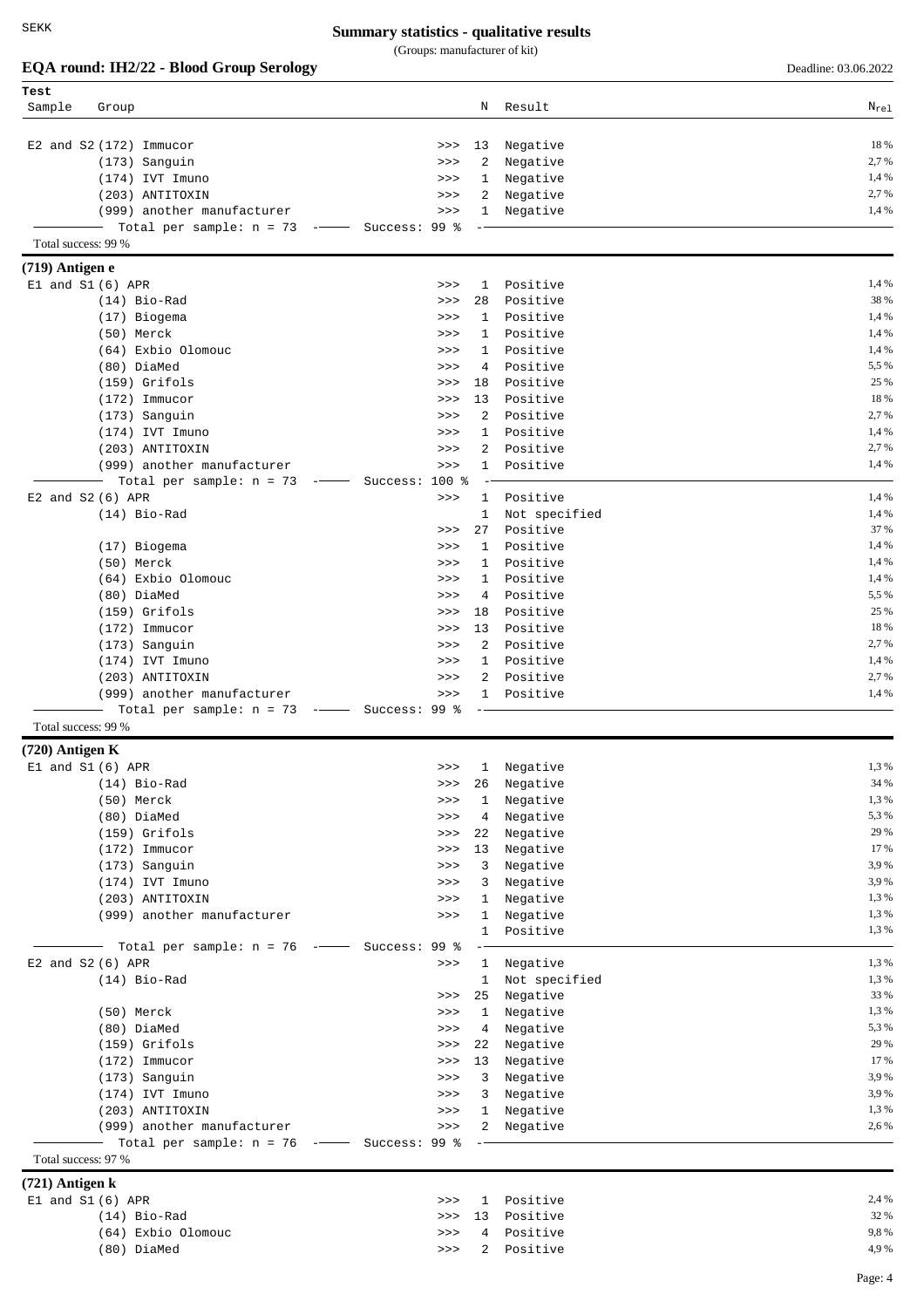(Groups: manufacturer of kit)

| EQA round: IH2/22 - Blood Group Serology | Deadline: 03.06.2022 |
|------------------------------------------|----------------------|
|                                          |                      |

| Test                 |                                                                                                                                                                                                                                                                                                                                                                                                                            |                       |                          |                   |
|----------------------|----------------------------------------------------------------------------------------------------------------------------------------------------------------------------------------------------------------------------------------------------------------------------------------------------------------------------------------------------------------------------------------------------------------------------|-----------------------|--------------------------|-------------------|
| Sample               | Group                                                                                                                                                                                                                                                                                                                                                                                                                      | Ν                     | Result                   | $\rm N_{\rm rel}$ |
|                      |                                                                                                                                                                                                                                                                                                                                                                                                                            |                       |                          |                   |
|                      | El and S1 (159) Grifols                                                                                                                                                                                                                                                                                                                                                                                                    | 4<br>>>               | Positive                 | 9,8%              |
|                      | $(172)$ Immucor                                                                                                                                                                                                                                                                                                                                                                                                            | 5.<br>>>              | Positive                 | 12 %              |
|                      | (173) Sanguin                                                                                                                                                                                                                                                                                                                                                                                                              | 7<br>>>               | Positive                 | 17 %              |
|                      | (203) ANTITOXIN                                                                                                                                                                                                                                                                                                                                                                                                            | 4<br>>>               | Positive                 | 9,8%              |
|                      | (999) another manufacturer                                                                                                                                                                                                                                                                                                                                                                                                 | >><br>$\mathbf{1}$    | Positive                 | 2,4 %             |
|                      | Total per sample: $n = 41$<br>$\frac{1}{2} \left( \frac{1}{2} \frac{1}{2} \frac{1}{2} \frac{1}{2} \frac{1}{2} \frac{1}{2} \frac{1}{2} \frac{1}{2} \frac{1}{2} \frac{1}{2} \frac{1}{2} \frac{1}{2} \frac{1}{2} \frac{1}{2} \frac{1}{2} \frac{1}{2} \frac{1}{2} \frac{1}{2} \frac{1}{2} \frac{1}{2} \frac{1}{2} \frac{1}{2} \frac{1}{2} \frac{1}{2} \frac{1}{2} \frac{1}{2} \frac{1}{2} \frac{1}{2} \frac{1}{2} \frac{1}{2}$ | Success: 100 %        |                          |                   |
|                      | E2 and S2 (6) APR                                                                                                                                                                                                                                                                                                                                                                                                          | >><br>1               | Positive                 | 2,4 %             |
|                      | $(14)$ Bio-Rad                                                                                                                                                                                                                                                                                                                                                                                                             | 13<br>>>              | Positive                 | 32 %              |
|                      | (64) Exbio Olomouc                                                                                                                                                                                                                                                                                                                                                                                                         | 4<br>>>               | Positive                 | 9,8%              |
|                      | (80) DiaMed                                                                                                                                                                                                                                                                                                                                                                                                                | 2<br>>>               | Positive                 | 4,9%              |
|                      | (159) Grifols                                                                                                                                                                                                                                                                                                                                                                                                              | $4\overline{ }$<br>>> | Positive                 | 9,8%              |
|                      | $(172)$ Immucor                                                                                                                                                                                                                                                                                                                                                                                                            | 5<br>>>               | Positive                 | 12 %              |
|                      | (173) Sanguin                                                                                                                                                                                                                                                                                                                                                                                                              | 7<br>>>               | Positive                 | 17 %              |
|                      | (203) ANTITOXIN                                                                                                                                                                                                                                                                                                                                                                                                            | >>                    | 4 Positive               | 9,8%              |
|                      | (999) another manufacturer                                                                                                                                                                                                                                                                                                                                                                                                 | $>>>$                 | Positive<br>$\mathbf{1}$ | 2,4 %             |
|                      | Total per sample: $n = 41$ -- Success: 100 %                                                                                                                                                                                                                                                                                                                                                                               |                       |                          |                   |
| Total success: 100 % |                                                                                                                                                                                                                                                                                                                                                                                                                            |                       |                          |                   |
| (722) Antigen M      |                                                                                                                                                                                                                                                                                                                                                                                                                            |                       |                          |                   |
|                      | El and S1 (14) Bio-Rad                                                                                                                                                                                                                                                                                                                                                                                                     | 9<br>>>               | Negative                 | 25 %              |
|                      | (64) Exbio Olomouc                                                                                                                                                                                                                                                                                                                                                                                                         | 2<br>>>               | Negative                 | 5,6 %             |
|                      | (80) DiaMed                                                                                                                                                                                                                                                                                                                                                                                                                | 1<br>>>               | Negative                 | 2,8%              |
|                      | $(159)$ Grifols                                                                                                                                                                                                                                                                                                                                                                                                            | 4<br>>>               | Negative                 | 11 %              |
|                      | $(172)$ Immucor                                                                                                                                                                                                                                                                                                                                                                                                            | 14<br>>>              | Negative                 | 39 %              |
|                      | (173) Sanguin                                                                                                                                                                                                                                                                                                                                                                                                              | 2<br>>>               | Negative                 | 5,6%              |
|                      | (183) Immunodiagnostic Systems                                                                                                                                                                                                                                                                                                                                                                                             | 1<br>>>               | Negative                 | 2,8%              |
|                      | (203) ANTITOXIN                                                                                                                                                                                                                                                                                                                                                                                                            | 3<br>>>               | Negative                 | 8,3%              |
|                      | Total per sample: $n = 36$ --                                                                                                                                                                                                                                                                                                                                                                                              | Success: 100 %        |                          |                   |
|                      | E2 and S2 (14) Bio-Rad                                                                                                                                                                                                                                                                                                                                                                                                     | >><br>9               | Positive                 | 25 %              |
|                      | (64) Exbio Olomouc                                                                                                                                                                                                                                                                                                                                                                                                         | $\overline{2}$<br>>>  | Positive                 | 5,6 %             |
|                      | (80) DiaMed                                                                                                                                                                                                                                                                                                                                                                                                                | 1<br>>>               | Positive                 | 2,8%              |
|                      | $(159)$ Grifols                                                                                                                                                                                                                                                                                                                                                                                                            | $\overline{4}$<br>>>  | Positive                 | 11 %              |
|                      | $(172)$ Immucor                                                                                                                                                                                                                                                                                                                                                                                                            | 14<br>>>              | Positive                 | 39 %              |
|                      | (173) Sanguin                                                                                                                                                                                                                                                                                                                                                                                                              | $\overline{2}$<br>>>  | Positive                 | 5,6%              |
|                      | (183) Immunodiagnostic Systems                                                                                                                                                                                                                                                                                                                                                                                             | >>                    | 1<br>Positive            | 2,8%              |
|                      | (203) ANTITOXIN                                                                                                                                                                                                                                                                                                                                                                                                            | 3<br>>>               | Positive                 | 8,3%              |
|                      | Total per sample: $n = 36$ -                                                                                                                                                                                                                                                                                                                                                                                               | Success: 100 %        |                          |                   |
| Total success: 100 % |                                                                                                                                                                                                                                                                                                                                                                                                                            |                       |                          |                   |
| $(723)$ Antigen N    |                                                                                                                                                                                                                                                                                                                                                                                                                            |                       |                          |                   |
|                      | El and S1 (14) Bio-Rad                                                                                                                                                                                                                                                                                                                                                                                                     | 10<br>>>>             | Positive                 | 30 %              |
|                      | (64) Exbio Olomouc                                                                                                                                                                                                                                                                                                                                                                                                         | 1<br>>>               | Positive                 | 3,0%              |
|                      | (80) DiaMed                                                                                                                                                                                                                                                                                                                                                                                                                | 1<br>>>               | Positive                 | 3,0%              |
|                      | (159) Grifols                                                                                                                                                                                                                                                                                                                                                                                                              | 4<br>>>               | Positive                 | 12 %              |
|                      | $(172)$ Immucor                                                                                                                                                                                                                                                                                                                                                                                                            | 11<br>>>              | Positive                 | 33 %              |
|                      | (173) Sanguin                                                                                                                                                                                                                                                                                                                                                                                                              | $\overline{2}$<br>>>  | Positive                 | 6,1 %             |
|                      | (183) Immunodiagnostic Systems                                                                                                                                                                                                                                                                                                                                                                                             | $\mathbf{1}$<br>>>    | Positive                 | 3,0%              |
|                      | (203) ANTITOXIN                                                                                                                                                                                                                                                                                                                                                                                                            | 3<br>$>>>$            | Positive                 | 9,1 %             |
|                      | Total per sample: $n = 33$ --                                                                                                                                                                                                                                                                                                                                                                                              | Success: 100 %        |                          |                   |
|                      | E2 and S2 (14) Bio-Rad                                                                                                                                                                                                                                                                                                                                                                                                     | 10<br>>>              | Negative                 | 30 %              |
|                      | (64) Exbio Olomouc                                                                                                                                                                                                                                                                                                                                                                                                         | 1<br>>>               | Negative                 | 3,0%              |
|                      | (80) DiaMed                                                                                                                                                                                                                                                                                                                                                                                                                | $\mathbf{1}$<br>>>    | Negative                 | 3,0%              |
|                      | (159) Grifols                                                                                                                                                                                                                                                                                                                                                                                                              | >><br>4               | Negative                 | 12 %              |
|                      | $(172)$ Immucor                                                                                                                                                                                                                                                                                                                                                                                                            | 11<br>>>              | Negative                 | 33 %              |
|                      | (173) Sanguin                                                                                                                                                                                                                                                                                                                                                                                                              | 2<br>>>               | Negative                 | 6,1%              |
|                      | (183) Immunodiagnostic Systems                                                                                                                                                                                                                                                                                                                                                                                             | $\mathbf{1}$<br>>>    | Negative                 | 3,0%              |
|                      | (203) ANTITOXIN                                                                                                                                                                                                                                                                                                                                                                                                            | $>>>$                 | 3 Negative               | 9,1%              |
|                      | Total per sample: $n = 33$ -- Success: 100 %                                                                                                                                                                                                                                                                                                                                                                               |                       | $\overline{\phantom{a}}$ |                   |
| Total success: 100 % |                                                                                                                                                                                                                                                                                                                                                                                                                            |                       |                          |                   |
| (724) Antigen S      |                                                                                                                                                                                                                                                                                                                                                                                                                            |                       |                          |                   |
|                      | El and S1 (14) Bio-Rad                                                                                                                                                                                                                                                                                                                                                                                                     | 12<br>>>              | Positive                 | 31 %              |
|                      | (50) Merck                                                                                                                                                                                                                                                                                                                                                                                                                 | $\mathbf{1}$<br>>>    | Positive                 | 2,6 %             |
|                      | (52) Dynex                                                                                                                                                                                                                                                                                                                                                                                                                 | 2<br>>>               | Positive                 | 5,1 %             |
|                      | (64) Exbio Olomouc                                                                                                                                                                                                                                                                                                                                                                                                         | $\mathbf{1}$<br>>>    | Positive                 | 2,6 %             |
|                      | (80) DiaMed                                                                                                                                                                                                                                                                                                                                                                                                                | $\mathbf{1}$<br>>>    | Positive                 | 2,6 %             |
|                      | (159) Grifols                                                                                                                                                                                                                                                                                                                                                                                                              | 6<br>>>               | Positive                 | 15 %              |
|                      | $(172)$ Immucor                                                                                                                                                                                                                                                                                                                                                                                                            | >><br>7               | Positive                 | 18 %              |
|                      | (173) Sanguin                                                                                                                                                                                                                                                                                                                                                                                                              | >>                    | 4 Positive               | 10 %              |

 $(174)$  IVT Imuno  $5.1\%$   $\longrightarrow$   $2$  Positive  $5.1\%$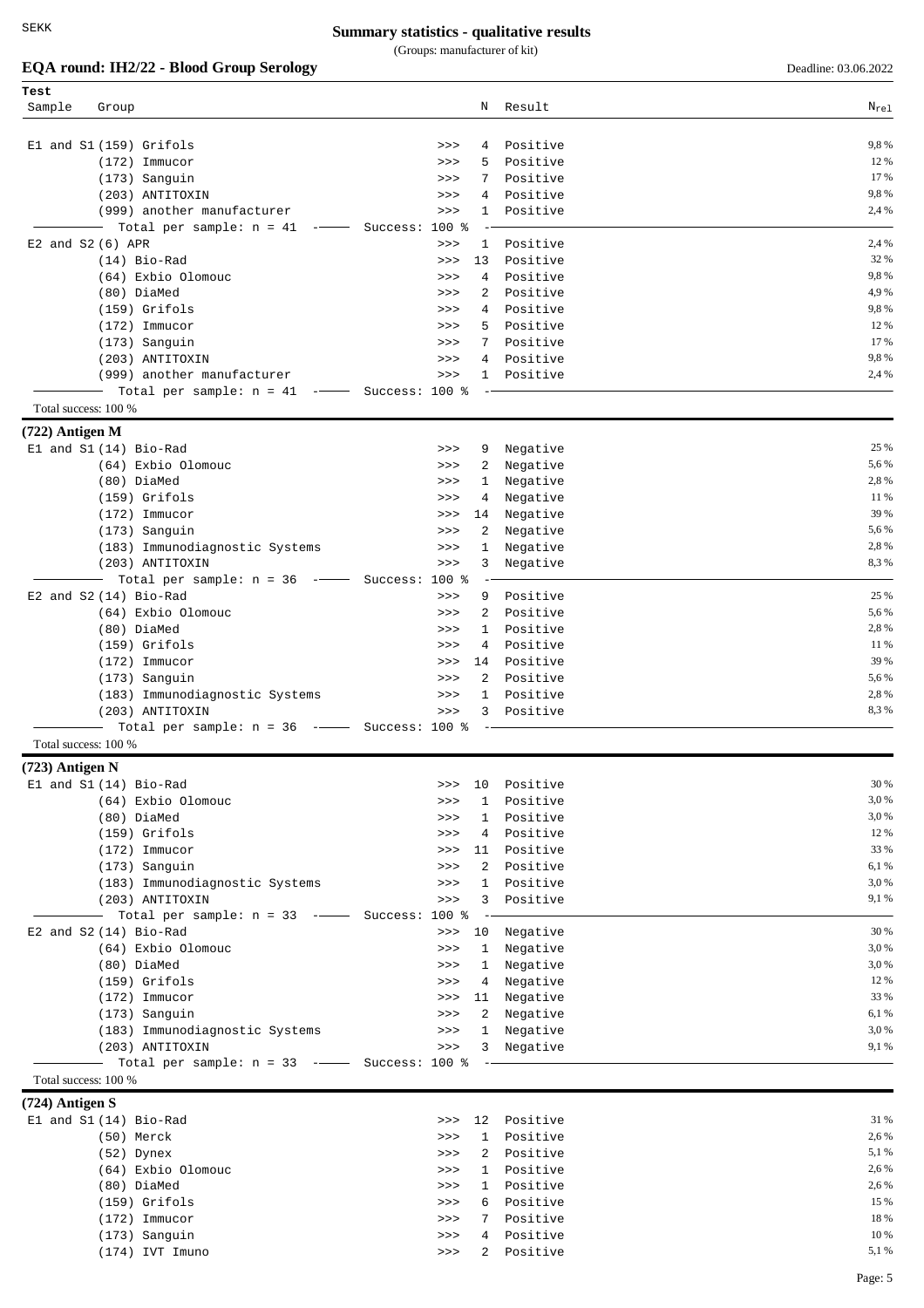(Groups: manufacturer of kit)

**EQA round: IH2/22 - Blood Group Serology** Deadline: 03.06.2022

| Test                 |                                                                          |                      |             |                   |
|----------------------|--------------------------------------------------------------------------|----------------------|-------------|-------------------|
| Sample               | Group                                                                    | Ν                    | Result      | $\rm N_{\rm rel}$ |
|                      |                                                                          |                      |             |                   |
|                      |                                                                          |                      |             |                   |
|                      | E1 and S1 (203) ANTITOXIN                                                | 3<br>>>              | Positive    | 7,7 %             |
|                      | Total per sample: $n = 39$ -- Success: 100 %<br>$\overline{\phantom{0}}$ |                      |             |                   |
|                      | $E2$ and $S2(14)$ Bio-Rad                                                | 12<br>>>             | Negative    | 31 %              |
|                      | (50) Merck                                                               | 1<br>>>              | Negative    | 2,6 %             |
|                      | (52) Dynex                                                               | 2<br>>>              | Negative    | 5,1 %             |
|                      | (64) Exbio Olomouc                                                       | 1<br>>>              | Negative    | 2,6 %             |
|                      | (80) DiaMed                                                              | >><br>1              | Negative    | 2,6 %             |
|                      | $(159)$ Grifols                                                          | 6<br>>>              | Negative    | 15 %              |
|                      | $(172)$ Immucor                                                          | 7<br>>>              | Negative    | 18 %              |
|                      |                                                                          |                      |             |                   |
|                      | (173) Sanguin                                                            | >><br>4              | Negative    | 10 %              |
|                      | $(174)$ IVT Imuno                                                        | 2<br>>>              | Negative    | 5,1 %             |
|                      | (203) ANTITOXIN                                                          | >><br>3              | Negative    | 7,7%              |
|                      | Total per sample: $n = 39$ -- Success: 100 %                             |                      |             |                   |
| Total success: 100 % |                                                                          |                      |             |                   |
|                      |                                                                          |                      |             |                   |
| $(725)$ Antigen s    |                                                                          |                      |             |                   |
|                      | El and S1 (14) Bio-Rad                                                   | 11<br>>>             | Positive    | 29 %              |
|                      | $(52)$ Dynex                                                             | 1<br>>>              | Positive    | 2,6 %             |
|                      | (64) Exbio Olomouc                                                       | 2<br>>>              | Positive    | 5,3 %             |
|                      | (80) DiaMed                                                              | 1<br>>>              | Positive    | 2,6 %             |
|                      | $(159)$ Grifols                                                          | 6<br>>>              | Positive    | 16 %              |
|                      | $(172)$ Immucor                                                          | 7<br>>>              | Positive    | 18 %              |
|                      | (173) Sanguin                                                            | 5<br>>>              | Positive    | 13 %              |
|                      | (174) IVT Imuno                                                          | 2<br>>>              | Positive    | 5,3 %             |
|                      |                                                                          | 3                    | Positive    | 7,9%              |
|                      | (203) ANTITOXIN                                                          | >>                   |             |                   |
|                      | Total per sample: $n = 38$ -- Success:                                   | $100*$               |             |                   |
|                      | E2 and $S2(14)$ Bio-Rad                                                  | >><br>11             | Positive    | 29 %              |
|                      | $(52)$ Dynex                                                             | $\mathbf{1}$<br>>>   | Positive    | 2,6 %             |
|                      | (64) Exbio Olomouc                                                       | 2<br>>>              | Positive    | 5,3 %             |
|                      | (80) DiaMed                                                              | $\mathbf{1}$<br>>>   | Positive    | 2,6 %             |
|                      | $(159)$ Grifols                                                          | 6<br>>>              | Positive    | 16 %              |
|                      | $(172)$ Immucor                                                          | 7<br>>>              | Positive    | 18 %              |
|                      | (173) Sanguin                                                            | 5<br>>>              | Positive    | 13 %              |
|                      |                                                                          |                      |             |                   |
|                      | $(174)$ IVT Imuno                                                        | 2<br>>>              | Positive    | 5,3%              |
|                      | (203) ANTITOXIN                                                          | >><br>3              | Positive    | 7,9 %             |
|                      | Total per sample: $n = 38$ -- Success: 100 %                             |                      |             |                   |
| Total success: 100 % |                                                                          |                      |             |                   |
| $(726)$ Antigen P1   |                                                                          |                      |             |                   |
|                      | El and S1 (14) Bio-Rad                                                   | 7<br>>>              | Positive    | 27 %              |
|                      | (64) Exbio Olomouc                                                       | 2<br>>>              |             | 7,7 %             |
|                      |                                                                          |                      | Positive    | 3,8%              |
|                      | (80) DiaMed                                                              | 1<br>>>              | Positive    |                   |
|                      | (159) Grifols                                                            | $\mathbf{1}$<br>>>   | Positive    | 3,8%              |
|                      | $(172)$ Immucor                                                          | >><br>8              | Positive    | 31 %              |
|                      | (173) Sanguin                                                            | >><br>5              | Positive    | 19 %              |
|                      | (174) IVT Imuno                                                          | $\mathbf{1}$<br>>>   | Positive    | 3,8%              |
|                      | (203) ANTITOXIN                                                          | >>                   | 1 Positive  | 3,8%              |
|                      | Total per sample: $n = 26$ -- Success: 100 %                             |                      |             |                   |
|                      | E2 and $S2(14)$ Bio-Rad                                                  | $>>>$                | 7 Positive  | 27 %              |
|                      | (64) Exbio Olomouc                                                       | $\mathbf{2}$<br>>>   | Positive    | 7,7%              |
|                      |                                                                          |                      |             |                   |
|                      | (80) DiaMed                                                              | >>                   | 1 Positive  | 3,8%              |
|                      | $(159)$ Grifols                                                          | $>>>$                | 1 Positive  | 3,8%              |
|                      | $(172)$ Immucor                                                          | >><br>8              | Positive    | 31 %              |
|                      | (173) Sanguin                                                            | >><br>5              | Positive    | 19 %              |
|                      | $(174)$ IVT Imuno                                                        | >>                   | 1 Positive  | 3,8%              |
|                      | (203) ANTITOXIN                                                          | $>>>$                | 1 Positive  | 3,8%              |
|                      | Total per sample: $n = 26$ -- Success: 100 %                             | $ -$                 |             |                   |
| Total success: 100 % |                                                                          |                      |             |                   |
|                      |                                                                          |                      |             |                   |
| (727) Antigen Fya    |                                                                          |                      |             |                   |
|                      | El and S1 (14) Bio-Rad                                                   | >>                   | 14 Positive | 36 %              |
|                      | (64) Exbio Olomouc                                                       | $\overline{2}$<br>>> | Positive    | 5,1 %             |
|                      | (80) DiaMed                                                              | $\mathbf{1}$<br>>>   | Positive    | 2,6 %             |
|                      | (159) Grifols                                                            | >><br>7              | Positive    | 18 %              |
|                      | $(172)$ Immucor                                                          | >><br>7              | Positive    | 18 %              |
|                      | (173) Sanguin                                                            | >><br>5              | Positive    | 13 %              |
|                      | (203) ANTITOXIN                                                          | 3<br>$>>>$           | Positive    | 7,7 %             |
|                      |                                                                          |                      |             |                   |
|                      | —  Total per sample: n = 39  -——  Success: 100 %                         |                      |             |                   |
|                      | E2 and S2 (14) Bio-Rad                                                   | 14<br>>>             | Negative    | 36 %              |
|                      | (64) Exbio Olomouc                                                       | $>>>$                | 2 Negative  | 5,1 %             |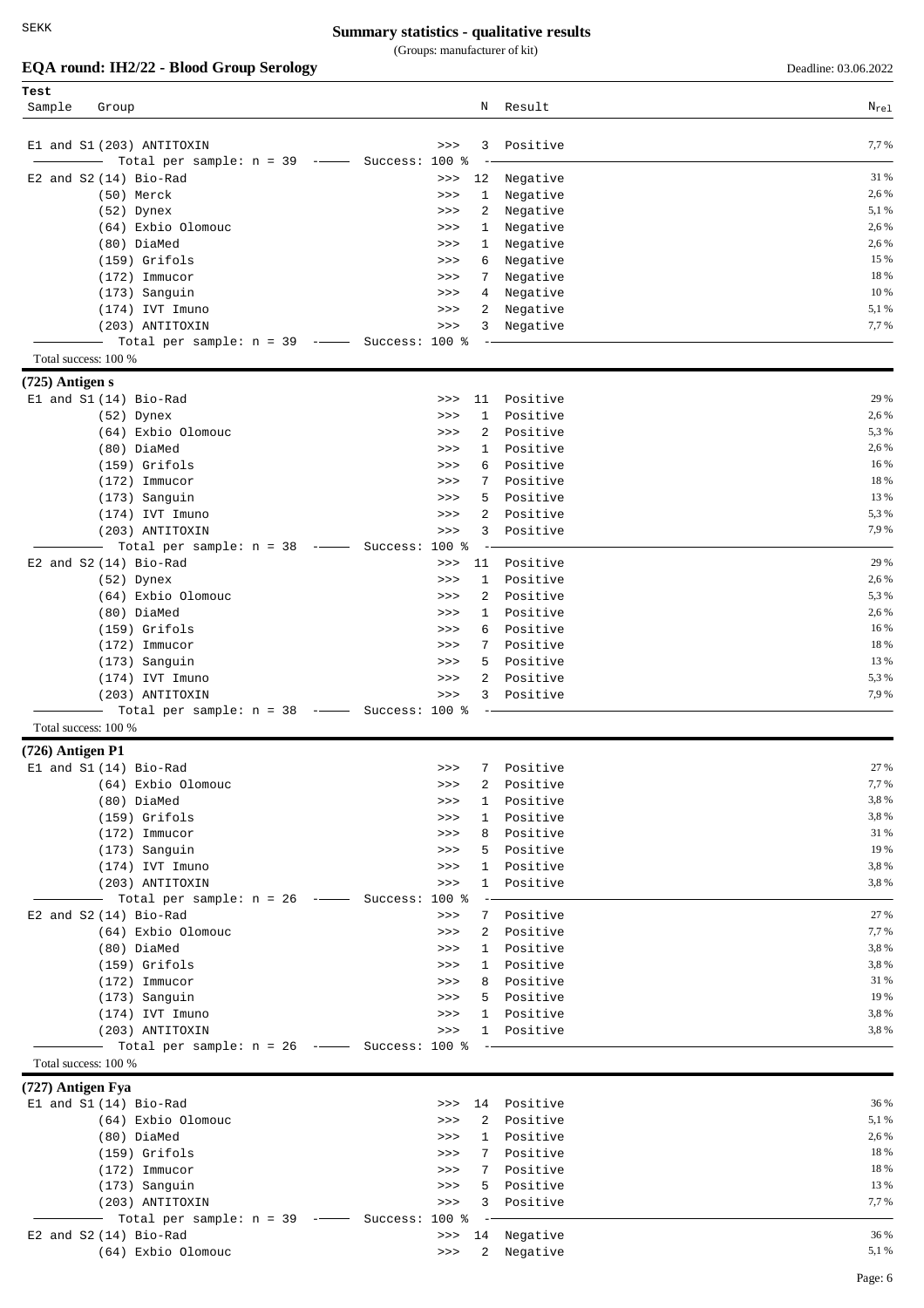(Groups: manufacturer of kit)

| EQA round: IH2/22 - Blood Group Serology     |                               |                      | Deadline: 03.06.2022 |
|----------------------------------------------|-------------------------------|----------------------|----------------------|
| Test                                         |                               |                      |                      |
| Sample<br>Group                              | Ν                             | Result               | $N_{rel}$            |
|                                              |                               |                      |                      |
| E2 and S2 (80) DiaMed<br>$(159)$ Grifols     | >><br>$\mathbf{1}$<br>7<br>>> | Negative             | 2,6 %<br>18 %        |
| $(172)$ Immucor                              | 7<br>>>                       | Negative<br>Negative | 18 %                 |
| (173) Sanguin                                | 5<br>>>                       | Negative             | 13 %                 |
| (203) ANTITOXIN                              | >><br>3                       | Negative             | 7,7%                 |
| Total per sample: $n = 39$ -- Success: 100 % |                               |                      |                      |
| Total success: 100 %                         |                               |                      |                      |
| (728) Antigen Fyb                            |                               |                      |                      |
| El and S1 (14) Bio-Rad                       | 14<br>>>                      | Positive             | 36 %                 |
| (64) Exbio Olomouc                           | 2<br>>>                       | Positive             | 5,1 %                |
| (80) DiaMed                                  | $\mathbf{1}$<br>>>            | Positive             | 2,6 %                |
| $(159)$ Grifols                              | 7<br>>>                       | Positive             | 18 %                 |
| $(172)$ Immucor                              | 7<br>>>                       | Positive             | 18 %                 |
| (173) Sanguin                                | 5<br>>>                       | Positive             | 13 %                 |
| (203) ANTITOXIN                              | 3<br>>>                       | Positive             | 7,7%                 |
| Total per sample: $n = 39$ --                | $100*$<br>Success:            |                      |                      |
| E2 and S2 (14) Bio-Rad                       | 14<br>>>                      | Positive             | 36 %<br>5,1 %        |
| (64) Exbio Olomouc                           | 2<br>>>                       | Positive             | 2,6 %                |
| (80) DiaMed                                  | $\mathbf{1}$<br>>>            | Positive             | 18 %                 |
| $(159)$ Grifols                              | 7<br>>>                       | Positive             | 18 %                 |
| $(172)$ Immucor                              | 7<br>>><br>5                  | Positive<br>Positive | 13 %                 |
| (173) Sanguin<br>(203) ANTITOXIN             | >><br>3<br>>>                 | Positive             | 7,7%                 |
| Total per sample: $n = 39$ -- Success: 100 % |                               |                      |                      |
| Total success: 100 %                         |                               |                      |                      |
| (729) Antigen Jka                            |                               |                      |                      |
| El and S1 (14) Bio-Rad                       | 12<br>>>                      | Negative             | 30 %                 |
| (50) Merck                                   | 1<br>>>                       | Negative             | 2,5 %                |
| (52) Dynex                                   | 2<br>>>                       | Negative             | 5,0 %                |
| (64) Exbio Olomouc                           | $\mathbf{1}$<br>>>            | Negative             | 2,5 %                |
| (80) DiaMed                                  | $\mathbf{1}$<br>>>            | Negative             | 2,5 %                |
| $(159)$ Grifols                              | 7<br>>>                       | Negative             | 18 %                 |
| $(172)$ Immucor                              | 8<br>>>                       | Negative             | 20 %                 |
| (173) Sanguin                                | 4<br>>>                       | Negative             | 10 %                 |
|                                              | $\mathbf{1}$                  | Positive             | 2,5 %                |
| (203) ANTITOXIN                              | 3<br>>>                       | Negative             | 7,5 %                |
| Total per sample: $n = 40$                   | Success: 98 %<br>$   -$       |                      |                      |
| $E2$ and $S2(14)$ Bio-Rad                    | 12<br>>>                      | Negative             | 30 %                 |
| (50) Merck                                   | $\mathbf{1}$<br>$>>>$         | Negative             | 2,5 %                |
| (52) Dynex                                   | $\overline{a}$<br>>>          | Negative             | 5,0%                 |
| (64) Exbio Olomouc                           | $\mathbf{1}$<br>>>            | Negative             | 2,5 %                |
| (80) DiaMed                                  | $\mathbf{1}$<br>>>            | Negative             | 2,5 %                |
| (159) Grifols                                | $>>>$<br>7                    | Negative             | 18 %<br>20 %         |
| $(172)$ Immucor                              | 8<br>$>>>$                    | Negative             | 10 %                 |
| (173) Sanguin                                | $>>>$<br>4<br>$\mathbf{1}$    | Negative<br>Positive | 2,5 %                |
| (203) ANTITOXIN                              | $>>>$<br>3                    | Negative             | 7,5 %                |
| Total per sample: $n = 40$ -- Success: 98 %  |                               |                      |                      |
| Total success: 98 %                          |                               |                      |                      |
| $(730)$ Antigen Jkb                          |                               |                      |                      |
| El and S1 (14) Bio-Rad                       | 11<br>>>                      | Positive             | 28 %                 |
| (50) Merck                                   | $\mathbf{1}$<br>>>            | Positive             | 2,5 %                |
| (52) Dynex                                   | 2<br>>>                       | Positive             | 5,0%                 |
| (64) Exbio Olomouc                           | $\mathbf{1}$<br>>>            | Positive             | 2,5 %                |
| (80) DiaMed                                  | 1<br>>>                       | Positive             | 2,5 %                |
| (159) Grifols                                | 7<br>>>                       | Positive             | 18 %                 |
| $(172)$ Immucor                              | 8<br>>>                       | Positive             | 20 %                 |
| (173) Sanguin                                | $\mathbf{1}$                  | Negative             | 2,5 %                |
|                                              | 5<br>$>>>$                    | Positive             | 13 %                 |
| (203) ANTITOXIN                              | 3<br>$>>>$                    | Positive             | 7,5 %                |
| Total per sample: $n = 40$ -- Success: 98 %  |                               |                      | 28 %                 |
| E2 and S2 (14) Bio-Rad                       | $>>>$<br>1                    | 11 Positive          | 2,5 %                |
| (50) Merck<br>(52) Dynex                     | >><br>2<br>>>                 | Positive<br>Positive | 5,0%                 |
| (64) Exbio Olomouc                           | $\mathbf{1}$<br>>>            | Positive             | 2,5 %                |
| (80) DiaMed                                  | >>                            | 1 Positive           | 2,5 %                |
|                                              |                               |                      |                      |

(159) Grifols >>> 7 Positive 18 %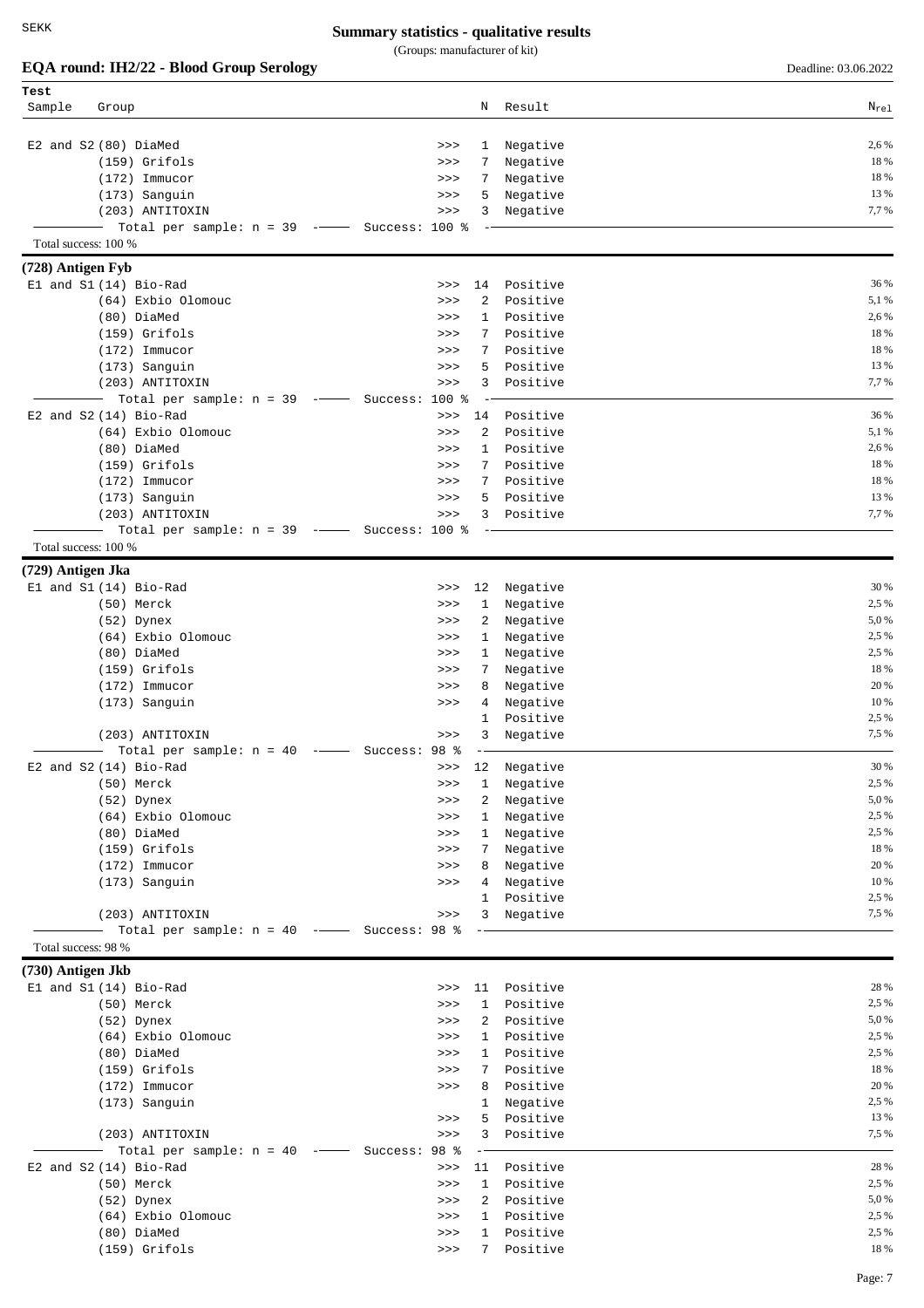|                            | EQA round: IH2/22 - Blood Group Serology                                                                                                                                                                                                                                                                                                                                                                                                                                                                                                                      |                                     |                                        | Deadline: 03.06.2022 |
|----------------------------|---------------------------------------------------------------------------------------------------------------------------------------------------------------------------------------------------------------------------------------------------------------------------------------------------------------------------------------------------------------------------------------------------------------------------------------------------------------------------------------------------------------------------------------------------------------|-------------------------------------|----------------------------------------|----------------------|
| Test<br>Sample<br>Group    |                                                                                                                                                                                                                                                                                                                                                                                                                                                                                                                                                               | N                                   | Result                                 | $N_{re1}$            |
|                            |                                                                                                                                                                                                                                                                                                                                                                                                                                                                                                                                                               |                                     |                                        |                      |
| $E2$ and $S2(172)$ Immucor |                                                                                                                                                                                                                                                                                                                                                                                                                                                                                                                                                               | >><br>8                             | Positive                               | 20 %                 |
|                            | $(173)$ Sanguin                                                                                                                                                                                                                                                                                                                                                                                                                                                                                                                                               | 1                                   | Negative                               | 2,5 %                |
|                            |                                                                                                                                                                                                                                                                                                                                                                                                                                                                                                                                                               | 5<br>>>                             | Positive                               | 13 %                 |
|                            | (203) ANTITOXIN                                                                                                                                                                                                                                                                                                                                                                                                                                                                                                                                               | 3<br>>>                             | Positive                               | 7,5 %                |
| Total success: 98 %        | Total per sample: $n = 40$ ---                                                                                                                                                                                                                                                                                                                                                                                                                                                                                                                                | Success: 98 %                       |                                        |                      |
| (731) Antigen Lua          |                                                                                                                                                                                                                                                                                                                                                                                                                                                                                                                                                               |                                     |                                        |                      |
| El and S1 (14) Bio-Rad     |                                                                                                                                                                                                                                                                                                                                                                                                                                                                                                                                                               | 12<br>>>                            | Negative                               | 48 %                 |
|                            | (64) Exbio Olomouc                                                                                                                                                                                                                                                                                                                                                                                                                                                                                                                                            | 2<br>>>                             | Negative                               | 8,0%                 |
|                            | (80) DiaMed                                                                                                                                                                                                                                                                                                                                                                                                                                                                                                                                                   | 2<br>>>                             | Negative                               | 8,0%                 |
|                            | $(159)$ Grifols                                                                                                                                                                                                                                                                                                                                                                                                                                                                                                                                               | 3<br>>>                             | Negative                               | 12 %                 |
|                            | $(172)$ Immucor                                                                                                                                                                                                                                                                                                                                                                                                                                                                                                                                               | >><br>4                             | Negative                               | 16 %                 |
|                            | (173) Sanguin                                                                                                                                                                                                                                                                                                                                                                                                                                                                                                                                                 | >><br>$\mathbf{1}$                  | Negative                               | 4,0%                 |
|                            | (203) ANTITOXIN                                                                                                                                                                                                                                                                                                                                                                                                                                                                                                                                               | >><br>1                             | Negative                               | 4,0%                 |
| E2 and S2 (14) Bio-Rad     | Total per sample: $n = 25$ -- Success: 100 %                                                                                                                                                                                                                                                                                                                                                                                                                                                                                                                  | 12<br>$>>>$                         |                                        | 48 %                 |
|                            | (64) Exbio Olomouc                                                                                                                                                                                                                                                                                                                                                                                                                                                                                                                                            | 2<br>>>                             | Negative<br>Negative                   | 8,0%                 |
|                            | (80) DiaMed                                                                                                                                                                                                                                                                                                                                                                                                                                                                                                                                                   | 2<br>>>                             | Negative                               | 8,0%                 |
|                            | $(159)$ Grifols                                                                                                                                                                                                                                                                                                                                                                                                                                                                                                                                               | 3<br>>>                             | Negative                               | 12 %                 |
|                            | $(172)$ Immucor                                                                                                                                                                                                                                                                                                                                                                                                                                                                                                                                               | >><br>4                             | Negative                               | 16 %                 |
|                            | (173) Sanguin                                                                                                                                                                                                                                                                                                                                                                                                                                                                                                                                                 | >><br>$\mathbf{1}$                  | Negative                               | 4,0%                 |
|                            | (203) ANTITOXIN                                                                                                                                                                                                                                                                                                                                                                                                                                                                                                                                               | >><br>$\mathbf{1}$                  | Negative                               | 4,0%                 |
|                            | Total per sample: $n = 25$ -- Success: 100 %                                                                                                                                                                                                                                                                                                                                                                                                                                                                                                                  |                                     |                                        |                      |
| Total success: 100 %       |                                                                                                                                                                                                                                                                                                                                                                                                                                                                                                                                                               |                                     |                                        |                      |
| (732) Antigen Lub          |                                                                                                                                                                                                                                                                                                                                                                                                                                                                                                                                                               |                                     |                                        |                      |
|                            | El and S1 (0) not specified<br>$(14)$ Bio-Rad                                                                                                                                                                                                                                                                                                                                                                                                                                                                                                                 | 1<br>>><br>10<br>>>                 | Positive<br>Positive                   | 3,8%<br>38 %         |
|                            | (64) Exbio Olomouc                                                                                                                                                                                                                                                                                                                                                                                                                                                                                                                                            | $\mathbf{1}$<br>>>                  | Positive                               | 3,8%                 |
|                            | (80) DiaMed                                                                                                                                                                                                                                                                                                                                                                                                                                                                                                                                                   | 2<br>>>                             | Positive                               | 7,7 %                |
|                            | $(159)$ Grifols                                                                                                                                                                                                                                                                                                                                                                                                                                                                                                                                               | 3<br>>>                             | Positive                               | 12 %                 |
|                            | $(172)$ Immucor                                                                                                                                                                                                                                                                                                                                                                                                                                                                                                                                               | 4<br>>>                             | Positive                               | 15 %                 |
|                            | (173) Sanguin                                                                                                                                                                                                                                                                                                                                                                                                                                                                                                                                                 | $\mathbf{1}$<br>>>                  | Positive                               | 3,8%                 |
|                            | (203) ANTITOXIN                                                                                                                                                                                                                                                                                                                                                                                                                                                                                                                                               | 3<br>>>                             | Positive                               | 12 %                 |
|                            | (999) another manufacturer                                                                                                                                                                                                                                                                                                                                                                                                                                                                                                                                    | >><br>1                             | Positive                               | 3,8%                 |
|                            | Total per sample: $n = 26$<br>$\begin{tabular}{ll} \multicolumn{2}{c} {\textbf{1}} & \multicolumn{2}{c} {\textbf{1}} & \multicolumn{2}{c} {\textbf{1}} \\ \multicolumn{2}{c} {\textbf{1}} & \multicolumn{2}{c} {\textbf{1}} & \multicolumn{2}{c} {\textbf{1}} \\ \multicolumn{2}{c} {\textbf{1}} & \multicolumn{2}{c} {\textbf{1}} & \multicolumn{2}{c} {\textbf{1}} \\ \multicolumn{2}{c} {\textbf{1}} & \multicolumn{2}{c} {\textbf{1}} & \multicolumn{2}{c} {\textbf{1}} \\ \multicolumn{2}{c} {\textbf{1}} & \multicolumn$<br>E2 and S2 (0) not specified | Success: 100 %<br>>>                | 1 Positive                             | 3,8%                 |
|                            | (14) Bio-Rad                                                                                                                                                                                                                                                                                                                                                                                                                                                                                                                                                  |                                     | >>> 10 Positive                        | 38 %                 |
|                            | (64) Exbio Olomouc                                                                                                                                                                                                                                                                                                                                                                                                                                                                                                                                            | >><br>1                             | Positive                               | 3,8%                 |
|                            | (80) DiaMed                                                                                                                                                                                                                                                                                                                                                                                                                                                                                                                                                   | >><br>2                             | Positive                               | 7,7 %                |
|                            | (159) Grifols                                                                                                                                                                                                                                                                                                                                                                                                                                                                                                                                                 | >>                                  | Positive<br>3                          | 12 %                 |
|                            | (172) Immucor                                                                                                                                                                                                                                                                                                                                                                                                                                                                                                                                                 | $>>>$                               | 4 Positive                             | 15 %                 |
|                            | (173) Sanguin                                                                                                                                                                                                                                                                                                                                                                                                                                                                                                                                                 | $>>>$                               | 1 Positive                             | 3,8%                 |
|                            | (203) ANTITOXIN                                                                                                                                                                                                                                                                                                                                                                                                                                                                                                                                               | $>>>$                               | 3 Positive                             | 12 %                 |
|                            | (999) another manufacturer<br>Total per sample: $n = 26$ -- Success: 100 %                                                                                                                                                                                                                                                                                                                                                                                                                                                                                    | $>>>$                               | 1 Positive<br>$\overline{\phantom{a}}$ | 3,8%                 |
| Total success: 100 %       |                                                                                                                                                                                                                                                                                                                                                                                                                                                                                                                                                               |                                     |                                        |                      |
| (733) Antigen Lea          |                                                                                                                                                                                                                                                                                                                                                                                                                                                                                                                                                               |                                     |                                        |                      |
|                            | El and S1 (0) not specified                                                                                                                                                                                                                                                                                                                                                                                                                                                                                                                                   | $>>>$                               | 1 Negative                             | 3,4 %                |
|                            | $(14)$ Bio-Rad                                                                                                                                                                                                                                                                                                                                                                                                                                                                                                                                                | 10 <sub>1</sub><br>>>               | Negative                               | 34 %                 |
|                            | (50) Merck                                                                                                                                                                                                                                                                                                                                                                                                                                                                                                                                                    | $\mathbf{1}$<br>>>                  | Negative                               | 3,4 %                |
|                            | (64) Exbio Olomouc                                                                                                                                                                                                                                                                                                                                                                                                                                                                                                                                            | >><br>$\mathbf{1}$                  | Negative                               | 3,4 %                |
|                            | (80) DiaMed                                                                                                                                                                                                                                                                                                                                                                                                                                                                                                                                                   | $>>>$                               | 1 Negative                             | 3,4 %                |
|                            | (159) Grifols                                                                                                                                                                                                                                                                                                                                                                                                                                                                                                                                                 | $\overline{2}$<br>$>>>$             | Negative                               | 6,9%                 |
|                            | $(172)$ Immucor                                                                                                                                                                                                                                                                                                                                                                                                                                                                                                                                               | $>>>$<br>9                          | Negative                               | 31 %<br>6,9%         |
|                            | (173) Sanguin<br>(174) IVT Imuno                                                                                                                                                                                                                                                                                                                                                                                                                                                                                                                              | $>>>$<br>2<br>$>>>$                 | Negative<br>1 Negative                 | 3,4 %                |
|                            | (203) ANTITOXIN                                                                                                                                                                                                                                                                                                                                                                                                                                                                                                                                               | $>>>$<br>$\mathbf{1}$               | Negative                               | 3,4 %                |
|                            | Total per sample: $n = 29$ -- Success: 100 %                                                                                                                                                                                                                                                                                                                                                                                                                                                                                                                  |                                     |                                        |                      |
|                            | E2 and S2 (0) not specified                                                                                                                                                                                                                                                                                                                                                                                                                                                                                                                                   | $>>>$                               | 1 Negative                             | 3,4 %                |
|                            | $(14)$ Bio-Rad                                                                                                                                                                                                                                                                                                                                                                                                                                                                                                                                                | 10<br>$>>>$                         | Negative                               | 34 %                 |
|                            | (50) Merck                                                                                                                                                                                                                                                                                                                                                                                                                                                                                                                                                    | 1<br>$>>>$                          | Negative                               | 3,4 %                |
|                            | (64) Exbio Olomouc                                                                                                                                                                                                                                                                                                                                                                                                                                                                                                                                            | $\mathbf{1}$<br>$>>>$               | Negative                               | 3,4 %                |
|                            | (80) DiaMed<br>(159) Grifols                                                                                                                                                                                                                                                                                                                                                                                                                                                                                                                                  | $\mathbf{1}$<br>$>>>$<br>$>>>$<br>2 | Negative<br>Negative                   | 3,4 %<br>6,9%        |
|                            | $(172)$ Immucor                                                                                                                                                                                                                                                                                                                                                                                                                                                                                                                                               | $>>>$<br>9                          | Negative                               | 31 %                 |
|                            | (173) Sanguin                                                                                                                                                                                                                                                                                                                                                                                                                                                                                                                                                 | 2<br>$>>>$                          | Negative                               | 6,9%                 |
|                            | (174) IVT Imuno                                                                                                                                                                                                                                                                                                                                                                                                                                                                                                                                               | >>                                  | 1 Negative                             | 3,4 %                |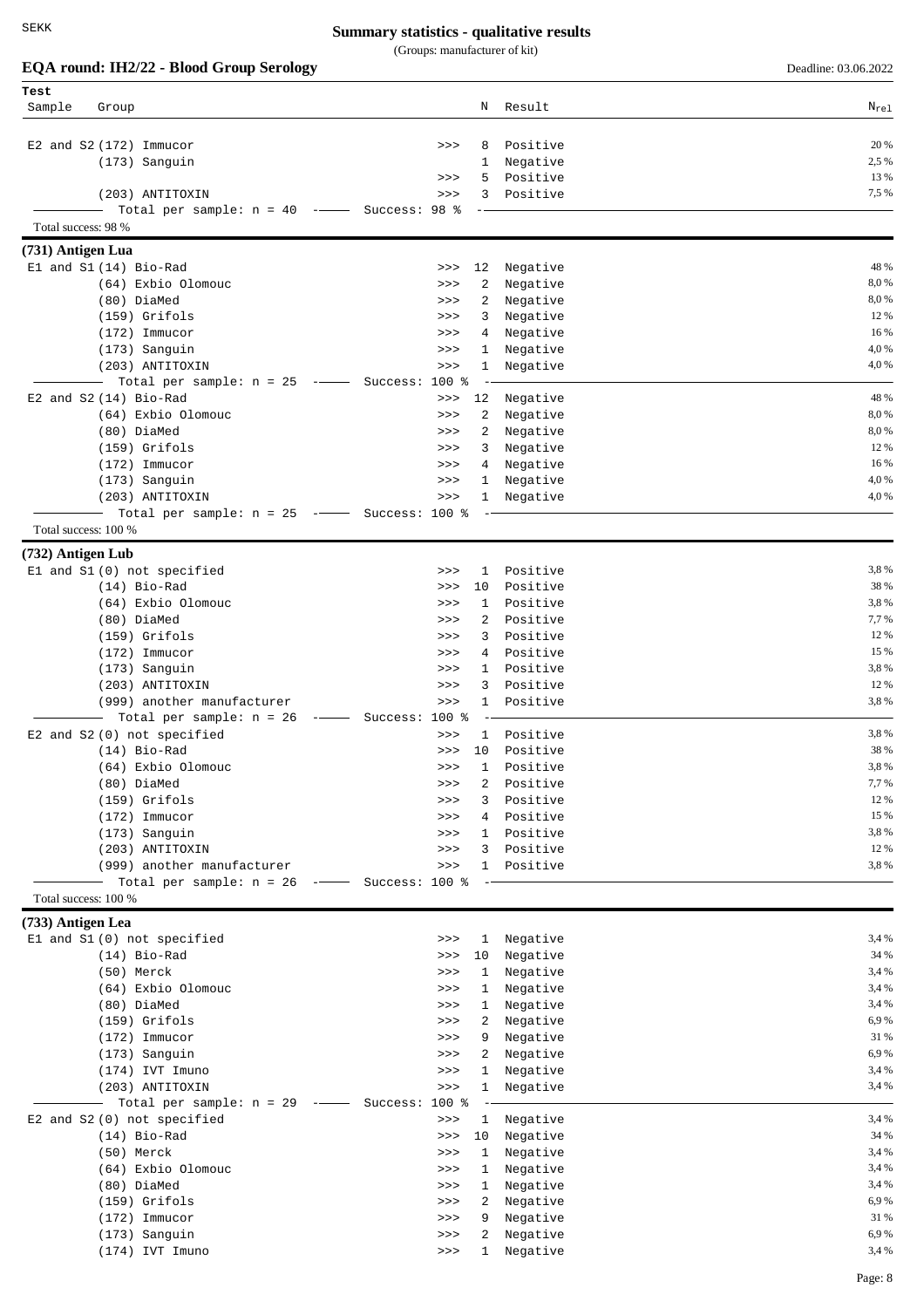(Groups: manufacturer of kit)

|  |  |  |  |  | EQA round: IH2/22 - Blood Group Serology |
|--|--|--|--|--|------------------------------------------|
|--|--|--|--|--|------------------------------------------|

**EQA round: IH2/22 - Blood Group Serology** Deadline: 03.06.2022

| Test<br>Sample       | Group                                          |                             |                              | N Result             | $N_{\text{rel}}$ |
|----------------------|------------------------------------------------|-----------------------------|------------------------------|----------------------|------------------|
|                      |                                                |                             |                              |                      |                  |
|                      | E2 and S2 (203) ANTITOXIN                      | >>>                         |                              | 1 Negative           | 3,4 %            |
|                      | Total per sample: $n = 29$ --- Success: 100 %  |                             |                              |                      |                  |
| Total success: 100 % |                                                |                             |                              |                      |                  |
| (734) Antigen Leb    |                                                |                             |                              |                      |                  |
|                      | El and S1 (0) not specified                    | >>                          | $\mathbf{1}$                 | Positive             | 3,4 %            |
|                      | $(14)$ Bio-Rad                                 | >>                          | 10                           | Positive             | 34 %             |
|                      | (50) Merck<br>(64) Exbio Olomouc               | >>                          | $\mathbf{1}$<br>$\mathbf{1}$ | Positive<br>Positive | 3,4 %<br>3,4 %   |
|                      | (80) DiaMed                                    | >><br>>>                    | $\mathbf{1}$                 | Positive             | 3,4 %            |
|                      | $(159)$ Grifols                                | >>                          | 2                            | Positive             | 6,9%             |
|                      | $(172)$ Immucor                                | >>                          | 8                            | Positive             | 28 %             |
|                      | (173) Sanguin                                  | >>>                         | 2                            | Positive             | 6,9%             |
|                      | (174) IVT Imuno                                | >>                          | 1                            | Positive             | 3,4 %            |
|                      | (203) ANTITOXIN                                | >>                          | 2                            | Positive             | 6,9%             |
|                      | Total per sample: $n = 29$ -- Success: 100 %   |                             |                              |                      |                  |
|                      | E2 and S2 (0) not specified                    | >>                          | $\mathbf{1}$                 | Positive             | 3,4 %            |
|                      | $(14)$ Bio-Rad                                 | >>                          | 10                           | Positive             | 34 %             |
|                      | (50) Merck                                     | >>                          | $\mathbf{1}$                 | Positive             | 3,4 %            |
|                      | (64) Exbio Olomouc                             | >>                          | 1                            | Positive             | 3,4 %            |
|                      | (80) DiaMed                                    | >>                          | $\mathbf{1}$                 | Positive             | 3,4 %            |
|                      | $(159)$ Grifols                                | >>                          | 2                            | Positive             | 6,9%             |
|                      | $(172)$ Immucor                                | >>                          | 8                            | Positive             | 28 %             |
|                      | (173) Sanguin                                  | >>                          | 2                            | Positive             | 6,9%<br>3,4 %    |
|                      | $(174)$ IVT Imuno<br>(203) ANTITOXIN           | >>                          | 1<br>2                       | Negative<br>Positive | 6,9%             |
|                      | Total per sample: $n = 29$ -- Success: 97 %    |                             |                              |                      |                  |
| Total success: 97 %  |                                                |                             |                              |                      |                  |
|                      |                                                |                             |                              |                      |                  |
|                      | (737) Direct Coombs (antiglobulin) test        |                             |                              |                      | 0,83 %           |
|                      | El and S1 (0) not specified<br>$(6)$ APR       | >><br>>>                    | $\mathbf{1}$<br>1            | Negative<br>Negative | 0,83 %           |
|                      | $(14)$ Bio-Rad                                 | >>                          | 51                           | Negative             | 43 %             |
|                      | (40) Ortho Clinical Diagnostics                | $>>>$                       | 2                            | Negative             | 1,7%             |
|                      | (64) Exbio Olomouc                             | >>                          | 2                            | Negative             | 1,7 %            |
|                      | (80) DiaMed                                    | >>                          | 23                           | Negative             | 19 %             |
|                      | (159) Grifols                                  | >>                          | 38                           | Negative             | 32 %             |
|                      |                                                |                             | $\mathbf{1}$                 | Positive             | 0,83 %           |
|                      | (174) IVT Imuno                                | >>                          | $\mathbf{1}$                 | Negative             | 0,83 %           |
|                      | Total per sample: $n = 120$                    | 99 <sub>8</sub><br>Success: |                              |                      |                  |
|                      | E2 and S2 (0) not specified                    | >>                          | 1                            | Negative             | 0,83 %           |
|                      | $(6)$ APR                                      | >>                          | $\mathbf{1}$                 | Negative             | 0,83 %           |
|                      | $(14)$ Bio-Rad                                 |                             | $\mathbf{1}$                 | Not specified        | 0,83 %           |
|                      |                                                | >>                          | 50                           | Negative             | 42 %             |
|                      | (40) Ortho Clinical Diagnostics                | >>                          | $\mathbf{2}$                 | Negative             | 1,7 %            |
|                      | (64) Exbio Olomouc                             | >>                          | $2^{\circ}$                  | Negative             | 1,7 %<br>19 %    |
|                      | (80) DiaMed<br>(159) Grifols                   | >><br>>>                    | 23<br>38                     | Negative<br>Negative | 32 %             |
|                      |                                                |                             | $\mathbf{1}$                 | Positive             | 0,83 %           |
|                      | (174) IVT Imuno                                | $>>>$                       |                              | 1 Negative           | 0,83 %           |
|                      | Total per sample: $n = 120$ -- Success: 98 %   |                             | $\qquad \qquad -$            |                      |                  |
| Total success: 98 %  |                                                |                             |                              |                      |                  |
|                      | (741) Antibody screening (IAT, blood donor)    |                             |                              |                      |                  |
|                      | El and S1 (0) not specified                    | >>                          | 1                            | Positive             | 1,3 %            |
|                      | $(6)$ APR                                      | $>>>$                       | 3                            | Positive             | 3,8%             |
|                      | $(14)$ Bio-Rad                                 | >>                          | 28                           | Positive             | 35 %             |
|                      | (40) Ortho Clinical Diagnostics                | $>>>$                       |                              | 1 Positive           | 1,3 %            |
|                      | (64) Exbio Olomouc                             | >>                          | 1                            | Positive             | 1,3 %            |
|                      | (80) DiaMed                                    | >>                          | 13                           | Positive             | 16 %             |
|                      | (159) Grifols                                  | >>                          | 20                           | Positive             | 25 %             |
|                      | $(172)$ Immucor                                | >>                          |                              | 13 Positive          | 16 %             |
|                      | - Total per sample: $n = 80$ -- Success: 100 % |                             | $-$                          |                      |                  |
|                      | E2 and S2 (0) not specified                    | $>>>$                       |                              | 1 Positive           | 1,3 %            |
|                      | $(6)$ APR                                      | >>                          | $\mathbf{3}$                 | Positive             | 3,8%             |
|                      | $(14)$ Bio-Rad                                 |                             |                              | 1 Not specified      | 1,3 %            |
|                      |                                                | >>                          |                              | 27 Positive          | 34 %             |
|                      | (40) Ortho Clinical Diagnostics                | $>>>$                       |                              | 1 Positive           | 1,3 %            |
|                      | (64) Exbio Olomouc                             | >>                          | $\mathbf{1}$                 | Positive             | 1,3%             |
|                      | (80) DiaMed                                    |                             |                              | >>> 13 Positive      | 16 %             |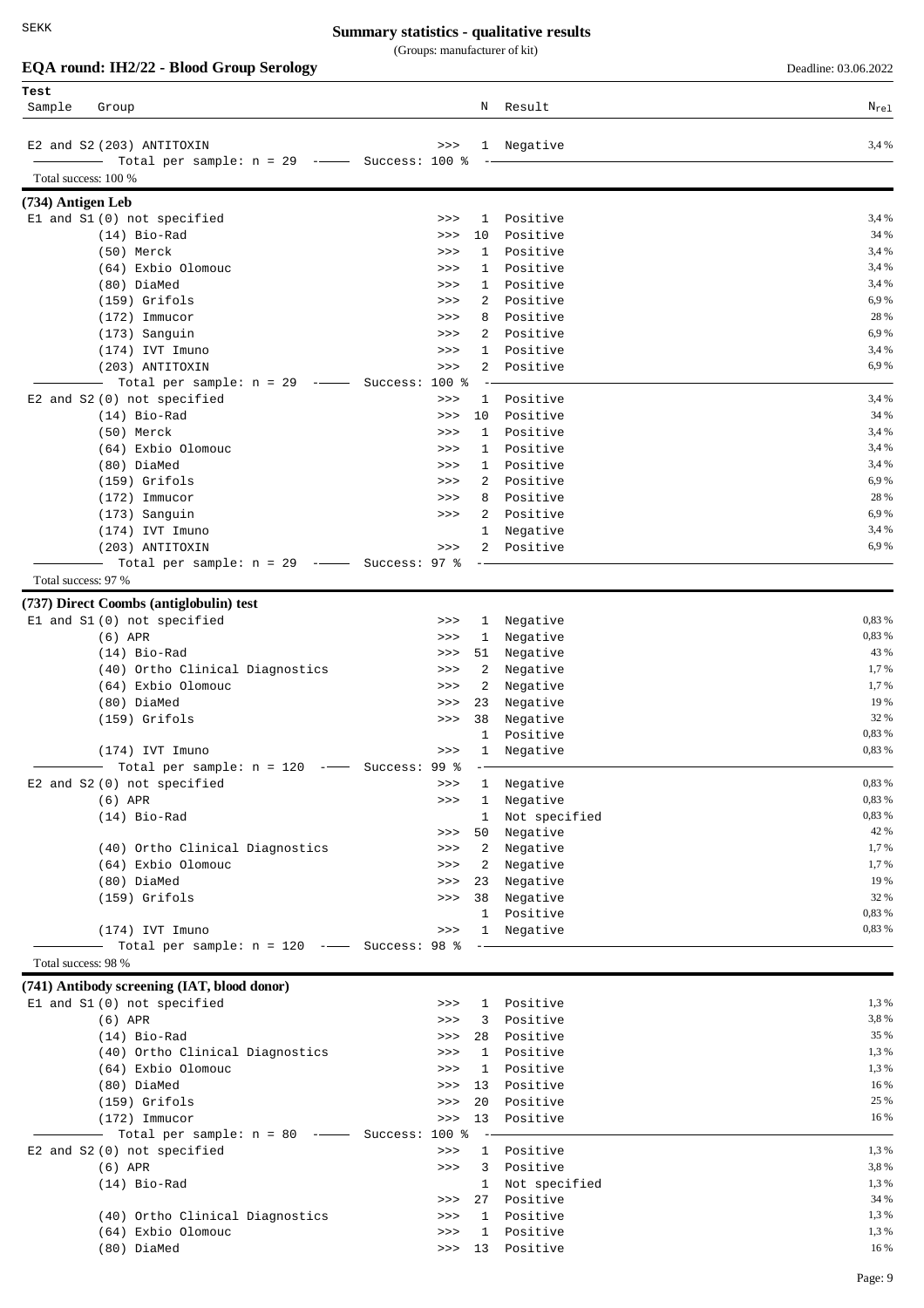|                     | EQA round: IH2/22 - Blood Group Serology                                                                                                                                                                                                                                                                                                                                                                                                                                        |                    |                            | Deadline: 03.06.2022 |
|---------------------|---------------------------------------------------------------------------------------------------------------------------------------------------------------------------------------------------------------------------------------------------------------------------------------------------------------------------------------------------------------------------------------------------------------------------------------------------------------------------------|--------------------|----------------------------|----------------------|
| Test<br>Sample      | Group                                                                                                                                                                                                                                                                                                                                                                                                                                                                           | N                  | Result                     | $N_{re1}$            |
|                     | E2 and S2 (159) Grifols                                                                                                                                                                                                                                                                                                                                                                                                                                                         | 20<br>>>           | Positive                   | 25 %                 |
|                     | $(172)$ Immucor                                                                                                                                                                                                                                                                                                                                                                                                                                                                 | 13<br>>>           | Positive                   | 16 %                 |
|                     | Total per sample: $n = 80$ -- Success: 99 %                                                                                                                                                                                                                                                                                                                                                                                                                                     |                    |                            |                      |
| Total success: 99 % |                                                                                                                                                                                                                                                                                                                                                                                                                                                                                 |                    |                            |                      |
|                     | (743) Antibody screening (IAT, recipient)                                                                                                                                                                                                                                                                                                                                                                                                                                       |                    |                            |                      |
|                     | $E1$ and $S1(6)$ APR                                                                                                                                                                                                                                                                                                                                                                                                                                                            | 2<br>>>            | Positive                   | 1,6 %                |
|                     | $(14)$ Bio-Rad                                                                                                                                                                                                                                                                                                                                                                                                                                                                  | 55<br>>>           | Positive                   | 44 %                 |
|                     | (40) Ortho Clinical Diagnostics                                                                                                                                                                                                                                                                                                                                                                                                                                                 | 2<br>>><br>22      | Positive<br>Positive       | 1,6 %<br>18 %        |
|                     | (80) DiaMed<br>$(159)$ Grifols                                                                                                                                                                                                                                                                                                                                                                                                                                                  | >><br>39<br>>>     | Positive                   | 31 %                 |
|                     | $(172)$ Immucor                                                                                                                                                                                                                                                                                                                                                                                                                                                                 | 5<br>>>            | Positive                   | 4,0 %                |
|                     | - Total per sample: n = 125 --- Success:                                                                                                                                                                                                                                                                                                                                                                                                                                        | $100$ %            |                            |                      |
|                     | E2 and S2 (6) APR                                                                                                                                                                                                                                                                                                                                                                                                                                                               | 2<br>>>            | Positive                   | 1,6 %                |
|                     | $(14)$ Bio-Rad                                                                                                                                                                                                                                                                                                                                                                                                                                                                  | 1                  | Not specified              | 0,80 %               |
|                     |                                                                                                                                                                                                                                                                                                                                                                                                                                                                                 | 54<br>>>           | Positive                   | 43 %                 |
|                     | (40) Ortho Clinical Diagnostics                                                                                                                                                                                                                                                                                                                                                                                                                                                 | 2<br>>>            | Positive                   | 1,6 %                |
|                     | (80) DiaMed                                                                                                                                                                                                                                                                                                                                                                                                                                                                     | 22<br>>>           | Positive                   | 18 %                 |
|                     | $(159)$ Grifols                                                                                                                                                                                                                                                                                                                                                                                                                                                                 | 39<br>>>           | Positive                   | 31 %                 |
|                     | $(172)$ Immucor                                                                                                                                                                                                                                                                                                                                                                                                                                                                 | 5<br>>>            | Positive                   | 4,0 %                |
| Total success: 99 % | Total per sample: $n = 125$ -- Success: 99 %                                                                                                                                                                                                                                                                                                                                                                                                                                    |                    |                            |                      |
|                     | (745) Antibody screening (IAT, pregnant)                                                                                                                                                                                                                                                                                                                                                                                                                                        |                    |                            |                      |
|                     | $E1$ and $S1(6)$ APR                                                                                                                                                                                                                                                                                                                                                                                                                                                            | 2<br>>>            | Positive                   | 1,9%                 |
|                     | $(14)$ Bio-Rad                                                                                                                                                                                                                                                                                                                                                                                                                                                                  | 49<br>>>           | Positive                   | 46 %                 |
|                     | (40) Ortho Clinical Diagnostics                                                                                                                                                                                                                                                                                                                                                                                                                                                 | 2<br>>>            | Positive                   | 1,9 %                |
|                     | (64) Exbio Olomouc                                                                                                                                                                                                                                                                                                                                                                                                                                                              | $\mathbf{1}$<br>>> | Positive                   | 0,93 %               |
|                     | (80) DiaMed                                                                                                                                                                                                                                                                                                                                                                                                                                                                     | 16<br>>>           | Positive                   | 15 %                 |
|                     | $(159)$ Grifols                                                                                                                                                                                                                                                                                                                                                                                                                                                                 | 32<br>>>           | Positive                   | 30 %                 |
|                     | $(172)$ Immucor                                                                                                                                                                                                                                                                                                                                                                                                                                                                 | 5.<br>>>           | Positive                   | 4,7%                 |
|                     | Total per sample: $n = 107$ -- Success: 100 %                                                                                                                                                                                                                                                                                                                                                                                                                                   |                    |                            |                      |
|                     | E2 and S2 (6) APR                                                                                                                                                                                                                                                                                                                                                                                                                                                               | 2<br>>>            | Positive                   | 1,9 %                |
|                     | $(14)$ Bio-Rad                                                                                                                                                                                                                                                                                                                                                                                                                                                                  | 1<br>48            | Not specified<br>Positive  | 0,93 %<br>45 %       |
|                     | (40) Ortho Clinical Diagnostics                                                                                                                                                                                                                                                                                                                                                                                                                                                 | >><br>2<br>>>      | Positive                   | 1,9 %                |
|                     | (64) Exbio Olomouc                                                                                                                                                                                                                                                                                                                                                                                                                                                              | $\mathbf{1}$<br>>> | Positive                   | 0,93 %               |
|                     | (80) DiaMed                                                                                                                                                                                                                                                                                                                                                                                                                                                                     | >> 16              | Positive                   | 15 %                 |
|                     | (159) Grifols                                                                                                                                                                                                                                                                                                                                                                                                                                                                   | >>>                | 32 Positive                | 30 %                 |
|                     | $(172)$ Immucor                                                                                                                                                                                                                                                                                                                                                                                                                                                                 | >>>                | 5 Positive                 | 4,7%                 |
|                     |                                                                                                                                                                                                                                                                                                                                                                                                                                                                                 |                    |                            |                      |
| Total success: 99 % |                                                                                                                                                                                                                                                                                                                                                                                                                                                                                 |                    |                            |                      |
|                     | (747) Antibody screening (enzyme test)                                                                                                                                                                                                                                                                                                                                                                                                                                          |                    |                            |                      |
|                     | El and S1 (14) Bio-Rad                                                                                                                                                                                                                                                                                                                                                                                                                                                          |                    | >>> 48 Positive            | 49 %                 |
|                     | (40) Ortho Clinical Diagnostics                                                                                                                                                                                                                                                                                                                                                                                                                                                 |                    | >>> 2 Positive             | 2,0 %                |
|                     | (80) DiaMed                                                                                                                                                                                                                                                                                                                                                                                                                                                                     |                    | >>> 17 Positive            | 17 %                 |
|                     | (159) Grifols                                                                                                                                                                                                                                                                                                                                                                                                                                                                   | >>                 | 30 Positive                | 31 %                 |
|                     | $(172)$ Immucor<br>$\overline{\phantom{0}}$ Total per sample: n = 98 - $\overline{\phantom{0}}$ Success: 100 %                                                                                                                                                                                                                                                                                                                                                                  | >><br>$\sim$ $-$   | 1 Positive                 | 1,0 %                |
|                     | E2 and $S2(14)$ Bio-Rad                                                                                                                                                                                                                                                                                                                                                                                                                                                         |                    | 1 Not specified            | 1,0%                 |
|                     |                                                                                                                                                                                                                                                                                                                                                                                                                                                                                 |                    | > 18 Negative              | 18 %                 |
|                     |                                                                                                                                                                                                                                                                                                                                                                                                                                                                                 |                    | >>> 29 Positive            | 30 %                 |
|                     | (40) Ortho Clinical Diagnostics                                                                                                                                                                                                                                                                                                                                                                                                                                                 |                    | > 2 Negative               | 2,0 %                |
|                     | (80) DiaMed                                                                                                                                                                                                                                                                                                                                                                                                                                                                     | $\geq$             | 4 Negative                 | 4,1 %                |
|                     |                                                                                                                                                                                                                                                                                                                                                                                                                                                                                 |                    | >>> 13 Positive            | 13 %                 |
|                     | $(159)$ Grifols                                                                                                                                                                                                                                                                                                                                                                                                                                                                 |                    | >>> 30 Positive            | 31 %                 |
|                     | $(172)$ Immucor                                                                                                                                                                                                                                                                                                                                                                                                                                                                 |                    | >>> 1 Positive             | 1,0 %                |
| Total success: 99 % |                                                                                                                                                                                                                                                                                                                                                                                                                                                                                 |                    |                            |                      |
|                     | (750) Antibody identification                                                                                                                                                                                                                                                                                                                                                                                                                                                   |                    |                            |                      |
|                     | El and S1 (0) not specified                                                                                                                                                                                                                                                                                                                                                                                                                                                     |                    | $3$ anti-c                 | 6,4 %                |
|                     |                                                                                                                                                                                                                                                                                                                                                                                                                                                                                 |                    | > 42 anti-c; anti-E        | 89 %                 |
|                     |                                                                                                                                                                                                                                                                                                                                                                                                                                                                                 | >>>                | 2 anti-c; anti-E; anti-Wra | 4,3 %                |
|                     | $\overline{\phantom{1}}$ $\overline{\phantom{1}}$ $\overline{\phantom{1}}$ $\overline{\phantom{1}}$ $\overline{\phantom{1}}$ $\overline{\phantom{1}}$ $\overline{\phantom{1}}$ $\overline{\phantom{1}}$ $\overline{\phantom{1}}$ $\overline{\phantom{1}}$ $\overline{\phantom{1}}$ $\overline{\phantom{1}}$ $\overline{\phantom{1}}$ $\overline{\phantom{1}}$ $\overline{\phantom{1}}$ $\overline{\phantom{1}}$ $\overline{\phantom{1}}$ $\overline{\phantom{1}}$ $\overline{\$ | $\qquad \qquad -$  |                            |                      |
|                     | E2 and S2 (0) not specified                                                                                                                                                                                                                                                                                                                                                                                                                                                     |                    | > 41 anti-K; anti-S        | 87 %                 |
|                     |                                                                                                                                                                                                                                                                                                                                                                                                                                                                                 | >>                 | 3 anti-K; anti-S; anti-Wra | 6,4 %                |
|                     |                                                                                                                                                                                                                                                                                                                                                                                                                                                                                 |                    | 3 anti-S                   | 6,4 %                |
|                     |                                                                                                                                                                                                                                                                                                                                                                                                                                                                                 |                    |                            |                      |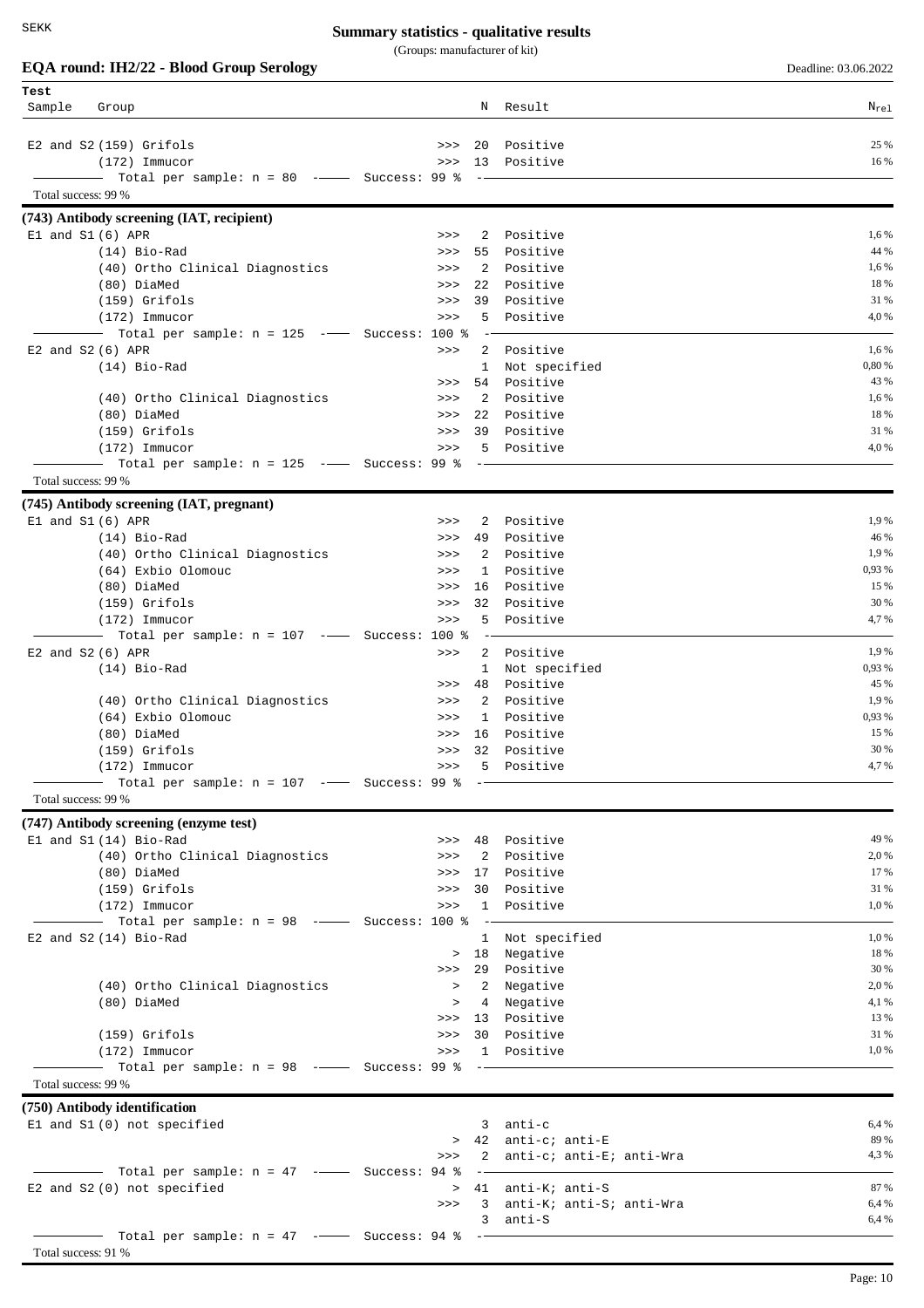#### **Summary statistics - qualitative results**

(Groups: manufacturer of kit)

| EQA round: IH2/22 - Blood Group Serology                                            |             |              |                         | Deadline: 03.06.2022                                                                       |              |
|-------------------------------------------------------------------------------------|-------------|--------------|-------------------------|--------------------------------------------------------------------------------------------|--------------|
| Test                                                                                |             |              |                         |                                                                                            |              |
| Sample<br>Group                                                                     |             |              | N Result                |                                                                                            | $N_{re1}$    |
| (752) Antibody titre, Sample 1: 1st antibody                                        |             |              |                         |                                                                                            |              |
| El and S1 (0) not specified                                                         | 士           | 1            | titre 4                 |                                                                                            | 2,9 %        |
|                                                                                     | Ŧ           | 8            | titre 8                 |                                                                                            | 24 %         |
|                                                                                     | ±.<br>$\pm$ |              | 10 titre 16             |                                                                                            | 29 %<br>8,8% |
|                                                                                     | Ŧ           | 3<br>8       | titre 32<br>titre 64    |                                                                                            | 24 %         |
|                                                                                     | Ŧ           | 4            | titre 128               |                                                                                            | 12 %         |
| Total per sample: $n = 34$ --- Success (only evaluated results): not assessed       |             |              |                         |                                                                                            |              |
| (753) Antibody titre, Sample 1: 2nd antibody                                        |             |              |                         |                                                                                            |              |
| El and S1 (0) not specified                                                         | 士           |              |                         | 1 titre 0 (not measurable)                                                                 | 4,5 %        |
|                                                                                     | 士           |              | 4 titre 256             |                                                                                            | 18 %         |
|                                                                                     | Ŧ.          |              | 3 titre 512             |                                                                                            | 14 %         |
|                                                                                     | Ŧ.          |              | 4 titre 32              |                                                                                            | 18 %         |
|                                                                                     | Ŧ           | 7            | titre 64                |                                                                                            | 32 %         |
| Total per sample: $n = 22$ -- Success (only evaluated results): not assessed        | Ŧ.          | 3            | titre 128               |                                                                                            | 14 %         |
|                                                                                     |             |              |                         |                                                                                            |              |
| (754) Antibody titre, Sample 1: 3rd antibody                                        |             |              |                         |                                                                                            |              |
| El and S1 (0) not specified                                                         | 土<br>$\pm$  |              | 1 titre 8<br>1 titre 32 |                                                                                            | 50 %<br>50 % |
| Total per sample: $n = 2$ - Success (only evaluated results): not assessed          |             |              |                         |                                                                                            |              |
|                                                                                     |             |              |                         |                                                                                            |              |
| (756) Antibody titre, Sample 2: 1st antibody<br>E2 and S2 (0) not specified         | $\pm$       |              |                         | 1 titre 0 (not measurable)                                                                 | 3,6 %        |
|                                                                                     | ±.          |              | 1 titre 1               |                                                                                            | 3,6 %        |
|                                                                                     | $\pm$       |              | 12 titre 8              |                                                                                            | 43 %         |
|                                                                                     | Ŧ.          | 11           | titre 16                |                                                                                            | 39 %         |
|                                                                                     | Ŧ.          |              | 3 titre 32              |                                                                                            | 11 %         |
| —— Total per sample: n = 28 -——— Success (only evaluated results): not assessed     |             |              |                         |                                                                                            |              |
| (757) Antibody titre, Sample 2: 2nd antibody                                        |             |              |                         |                                                                                            |              |
| E2 and S2 (0) not specified                                                         | 土           |              | 6 titre 1               |                                                                                            | 18 %         |
|                                                                                     | ±.          |              | 6 titre 2               |                                                                                            | 18 %         |
|                                                                                     | ±           |              | 8 titre 4               |                                                                                            | 24 %         |
|                                                                                     | Ŧ           | 10           | titre 8                 |                                                                                            | 29 %         |
|                                                                                     | ±           | 3            | titre 32                |                                                                                            | 8,8%         |
| Total per sample: $n = 34$ -- Success (only evaluated results): not assessed        | ±           | $\mathbf{1}$ | titre 128               |                                                                                            | 2,9 %        |
|                                                                                     |             |              |                         |                                                                                            |              |
| (758) Antibody titre, Sample 2: 3rd antibody                                        |             |              |                         |                                                                                            |              |
| E2 and S2 (0) not specified                                                         | ±           |              | 1 titre 1               |                                                                                            | 33 %<br>33 % |
|                                                                                     | ±.<br>$\pm$ |              | 1 titre 4<br>1 titre 8  |                                                                                            | 33 %         |
| —— Total per sample: n = 3  -——— Success (only evaluated results): not assessed  -— |             |              |                         |                                                                                            |              |
| Set 3                                                                               |             |              |                         |                                                                                            |              |
|                                                                                     |             |              |                         |                                                                                            |              |
| (760) Crossmatch<br>S1<br>All results                                               |             |              |                         | >>> 117 Crossmatch successful                                                              | 100 %        |
| -- Total per sample: n = 117 ---- Success: 100 % --                                 |             |              |                         |                                                                                            |              |
| All results<br>S2                                                                   |             |              |                         | >>> 117 Crossmatch successful                                                              | 100 %        |
|                                                                                     |             |              |                         |                                                                                            |              |
| Total success: 100 %                                                                |             |              |                         |                                                                                            |              |
| (761) Crossmatch (segment K1)                                                       |             |              |                         |                                                                                            |              |
| (0) not specified<br>S1                                                             |             |              |                         | >>> 117 Positive test                                                                      | 100 %        |
| - Total per sample: $n = 117$ -- Success: 100 % --                                  |             |              |                         |                                                                                            |              |
| (0) not specified<br>S2                                                             |             |              |                         | > 36 Negative test                                                                         | 31 %         |
|                                                                                     |             |              |                         | >>> 81 Positive test                                                                       | 69 %         |
|                                                                                     |             |              |                         |                                                                                            |              |
| Total success: 100 %                                                                |             |              |                         |                                                                                            |              |
| (762) Serve transfusion product (segment K1)                                        |             |              |                         |                                                                                            |              |
| (0) not specified<br>S1                                                             |             |              |                         | ± 114 Impossible, risk of haemolysis                                                       | 97 %         |
|                                                                                     |             |              |                         | ± 3 Decision depends on results of other tests not                                         | 2,6 %        |
|                                                                                     |             |              |                         | performed in our laboratory                                                                |              |
| Total per sample: $n = 117$ -- Success (only evaluated results): not assessed --    |             |              |                         |                                                                                            | 71 %         |
| (0) not specified<br>S2                                                             |             |              |                         | ± 83 Impossible, risk of haemolysis<br>± 30 Decision depends on results of other tests not | 26 %         |

performed in our laboratory

 $± 1$  Possible

Total per sample:  $n = 117$  -- Success (only evaluated results): not assessed --

± 3 Only if more suitable products are not available 2,6 %